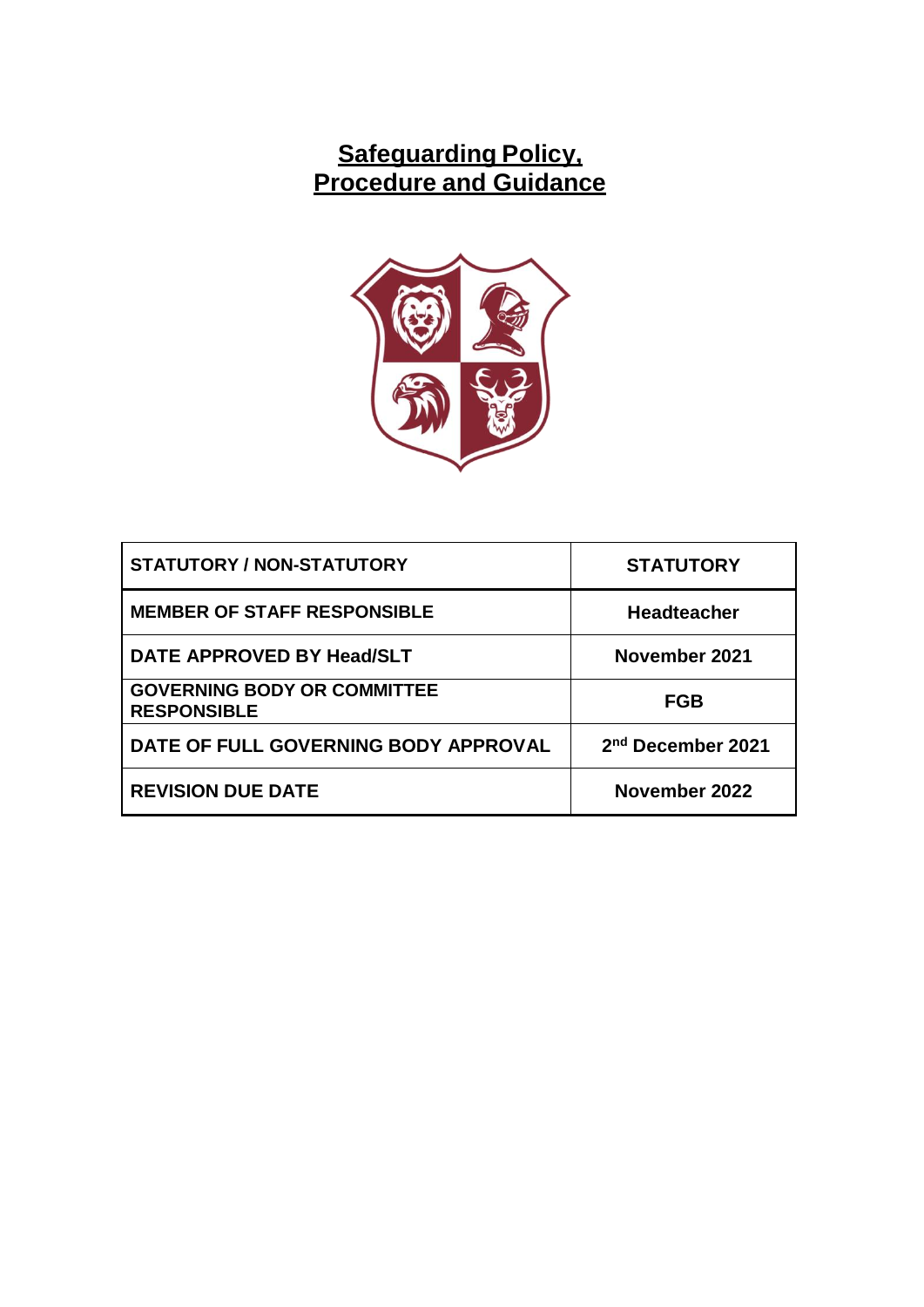### **Table of Contents**

| Any links to local or national advice and guidance can be accessed via the safeguarding in<br>education webpages: |  |
|-------------------------------------------------------------------------------------------------------------------|--|
| www.hants.gov.uk/educationandlearning/safeguardingchildren/guidance2                                              |  |
|                                                                                                                   |  |
|                                                                                                                   |  |
|                                                                                                                   |  |
|                                                                                                                   |  |
|                                                                                                                   |  |
|                                                                                                                   |  |
|                                                                                                                   |  |
|                                                                                                                   |  |
|                                                                                                                   |  |
| Peer on Peer: Sexual Violence and Sexual Harassment Between Children10                                            |  |
|                                                                                                                   |  |
|                                                                                                                   |  |
|                                                                                                                   |  |
|                                                                                                                   |  |
|                                                                                                                   |  |
|                                                                                                                   |  |
|                                                                                                                   |  |
|                                                                                                                   |  |
|                                                                                                                   |  |
|                                                                                                                   |  |
|                                                                                                                   |  |
|                                                                                                                   |  |
|                                                                                                                   |  |
|                                                                                                                   |  |
|                                                                                                                   |  |
|                                                                                                                   |  |
|                                                                                                                   |  |
|                                                                                                                   |  |
|                                                                                                                   |  |
|                                                                                                                   |  |
|                                                                                                                   |  |
|                                                                                                                   |  |
|                                                                                                                   |  |
|                                                                                                                   |  |
|                                                                                                                   |  |
|                                                                                                                   |  |
|                                                                                                                   |  |
| Part 3 – Other safeguarding issues that may potentially have an impact on pupils28                                |  |
|                                                                                                                   |  |
|                                                                                                                   |  |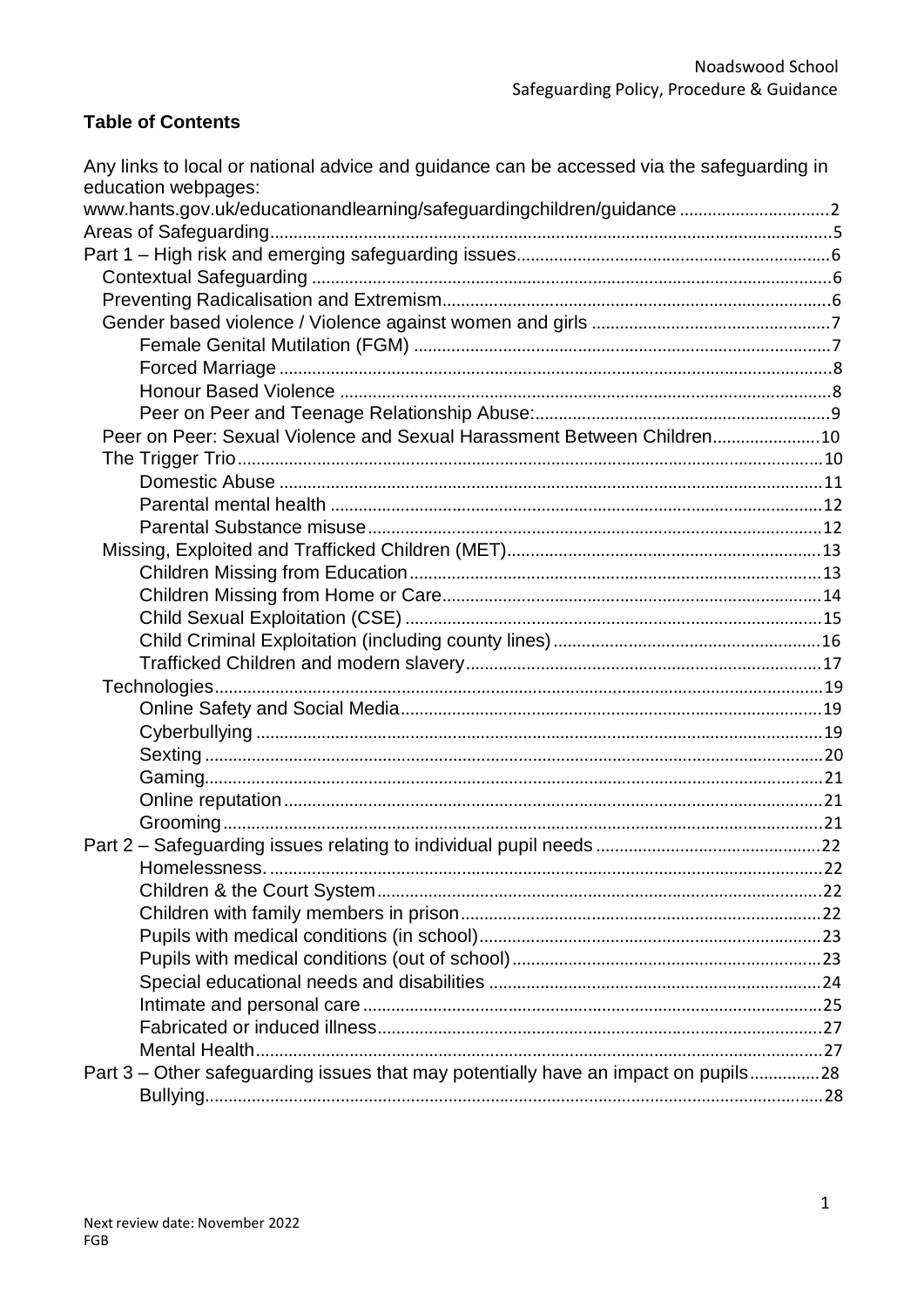Any links to local or national advice and guidance can be accessed via the safeguarding in education webpages:

[www.hants.gov.uk/educationandlearning/safeguardingchildren/guidance](http://www.hants.gov.uk/educationandlearning/safeguardingchildren/guidance)

Links to online specific advice and guidance can be found at [https://www.hants.gov.uk/socialcareandhealth/childrenandfamilies/safeguardingchildren/onli](https://www.hants.gov.uk/socialcareandhealth/childrenandfamilies/safeguardingchildren/onlinesafety) [nesafety](https://www.hants.gov.uk/socialcareandhealth/childrenandfamilies/safeguardingchildren/onlinesafety)

Links to other pages from the local authority on safeguarding can be found at <https://www.hants.gov.uk/socialcareandhealth/childrenandfamilies/safeguardingchildren>

The procedures of the Hampshire Safeguarding Children Board can be accessed at <http://4lscb.proceduresonline.com/hampshire/contents.html>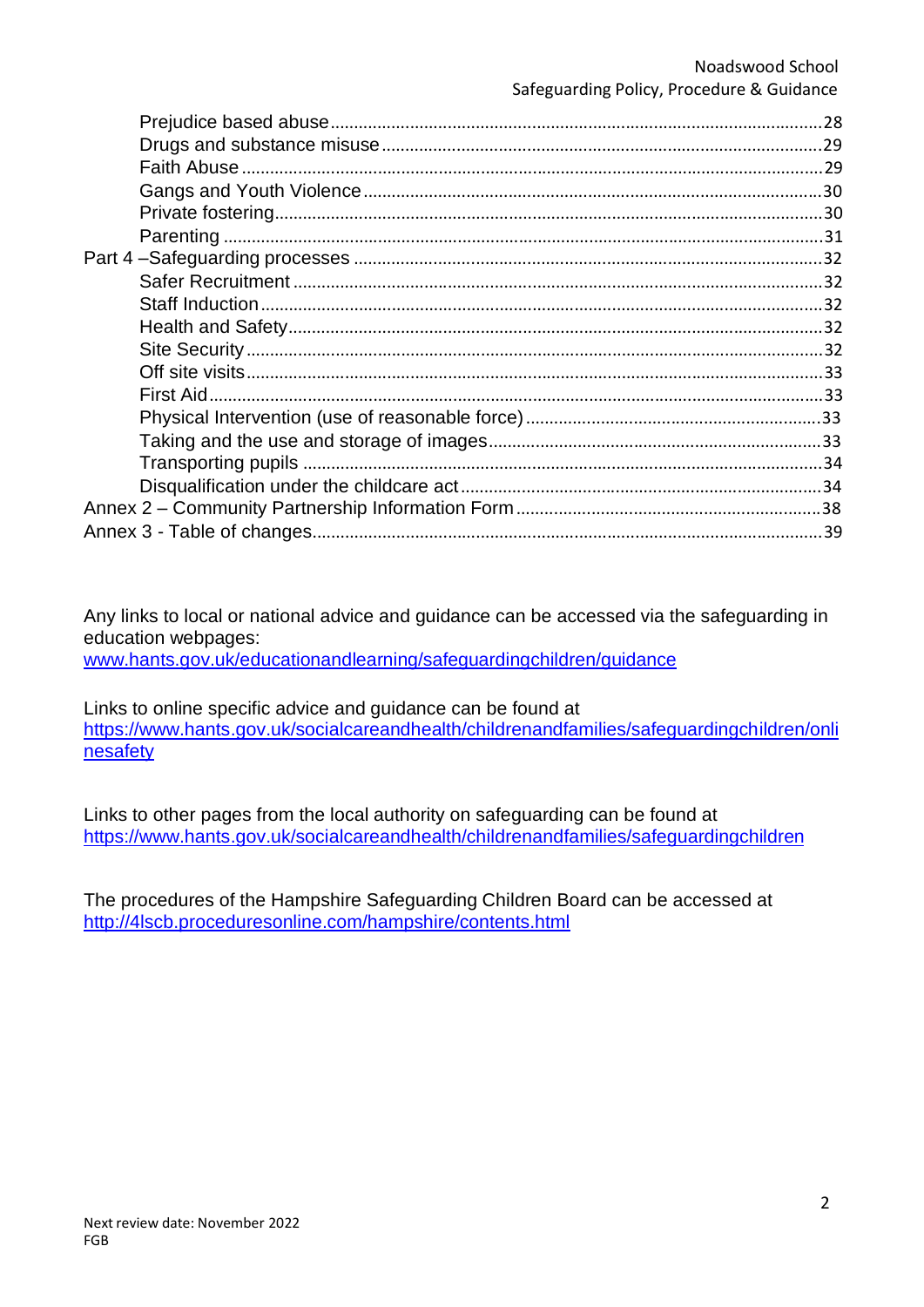#### **Noadswood School Safeguarding Policy**

*This policy should be read in conjunction with the school's Child Protection Policy and Staff Behaviour Policy/Code of Conduct*

#### **Policy Statement**

Safeguarding determines the actions that we take to keep children safe and protect them from harm in all aspects of their school life. As a school, we are committed to safeguarding and promoting the welfare of all of our pupils.

The actions that we take to prevent harm; to promote wellbeing; to create safe environments; to educate on rights, respect and responsibilities; to respond to specific issues and vulnerabilities all form part of the safeguarding responsibilities of the school. As such, this overarching policy will link to other policies which will provide more information and greater detail.

#### **Aims**

- $\sim$  To provide staff with the framework to promote and safeguard the wellbeing of children and in so doing ensure they meet their statutory responsibilities.
- $\overline{a}$  To ensure consistent good practice across the school.
- $\sqrt{ }$  To demonstrate our commitment to protecting children.

#### **Principles and Values**

Safeguarding is everyone's responsibility. As such, it does not rest solely with the Designated Safeguarding Lead (DSL) and their deputies to take a lead responsibility in all of the areas covered within this policy.

Some areas, such as Health and Safety, are a specialist area of safeguarding and a separate lead for this area is in place in the school, Premises Manager, Carys McKinney.

Safeguarding processes are intended to put in place measures that minimise harm to children.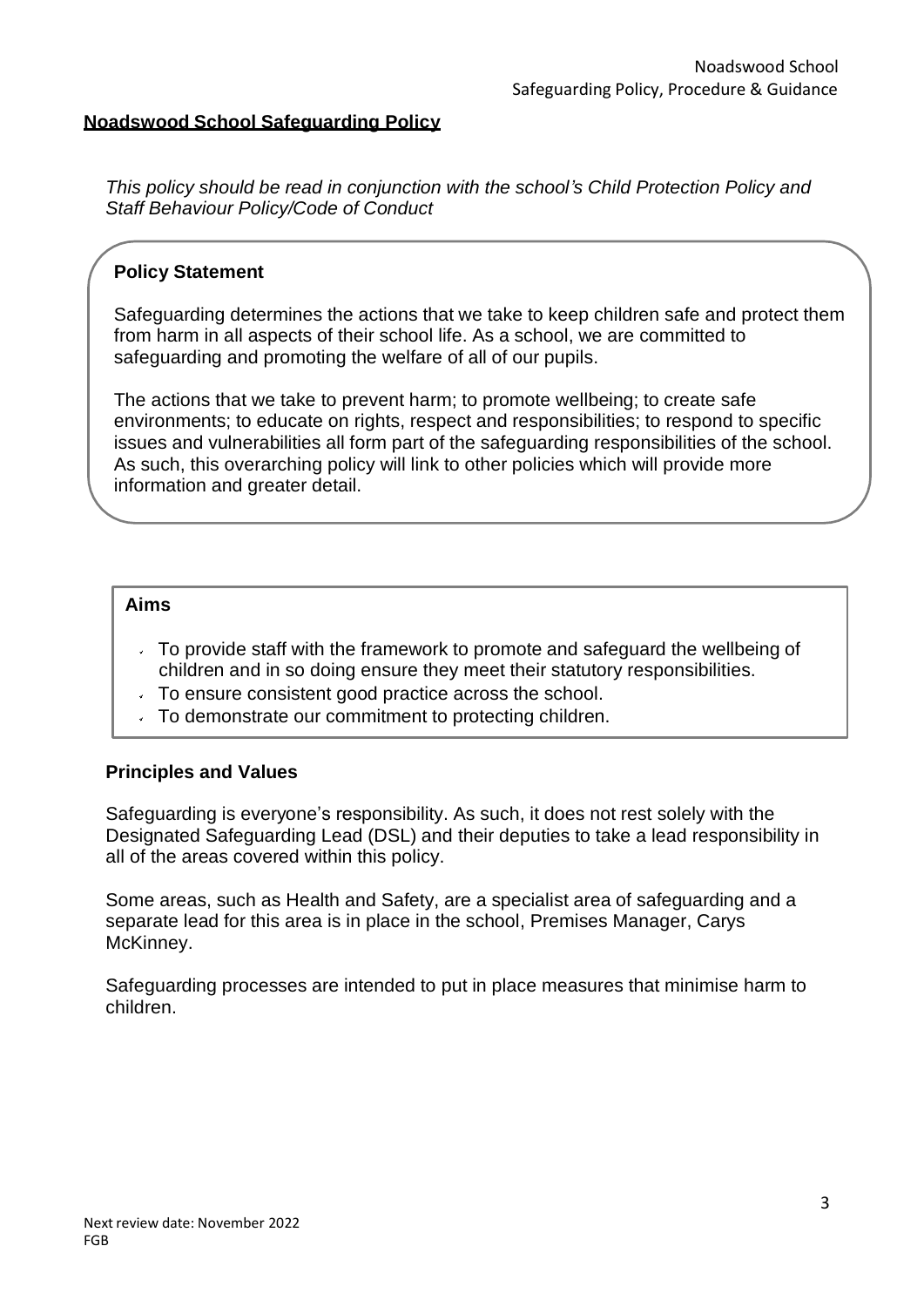All pupils in our school are able to talk to any member of staff to share concerns or talk about situations which are worrying them. The staff will listen to the pupil, take their worries seriously and share the information with the safeguarding lead.

In addition, we provide pupils with information of who they can talk to outside of school both within the community and with local or national organisations who can provide support or help.

As a school, we review this policy at least annually in line with DfE, HSCB, HCC and any other relevant guidance.

**Date Approved by Governing Body: December 3rd 2021.**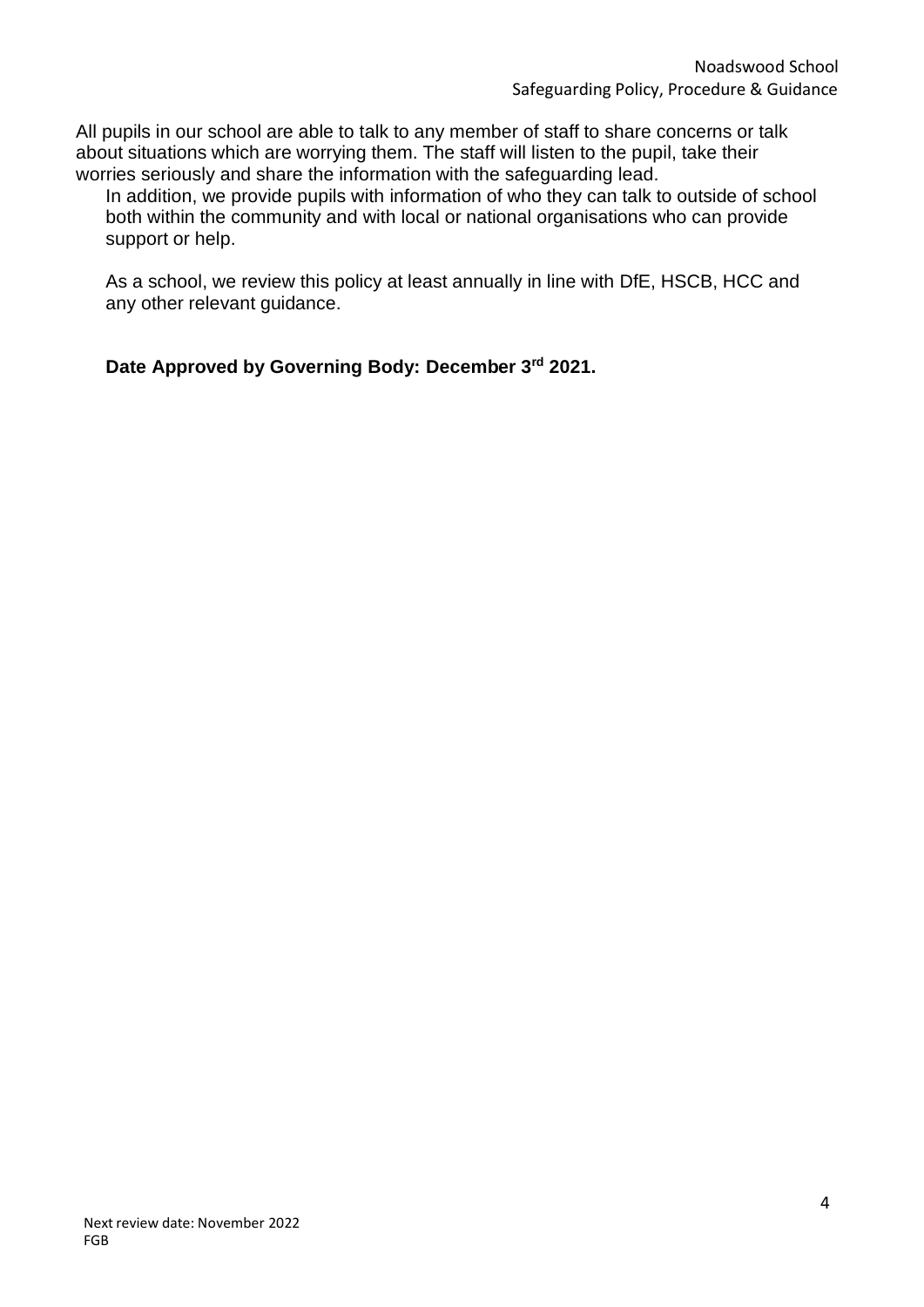# **Areas of Safeguarding**

Within Keeping Children Safe in Education (2021) and the Ofsted inspection guidance (2016), there are a number of safeguarding areas directly highlighted or implied within the text.

These areas of safeguarding have been separated into issues that are emerging or high risk issues (part 1); those related to the pupils as an individual (part 2); other safeguarding issues affecting pupils (part 3); and those related to the running of the school (part 4).

### **Definitions**

Within this document:

'*Safeguarding'* is defined in the Children Act 2004 as protecting from maltreatment; preventing impairment of health and development; ensuring that children grow up with the provision of safe and effective care; and work in a way that gives the best life chances and transition to adult hood. Our safeguarding practice applies to every child.

The term *Staff* applies to all those working for or on behalf of the school, full time or part time, in either a paid or voluntary capacity. This also includes parents and Governors.

**Child** refers to all young people who have not yet reached their 18 birthday. On the whole, this will apply to pupils of our school; however the policy will extend to visiting children and students from other establishments

*Parent* refers to birth parents and other adults in a parenting role for example adoptive parents, guardians, step parents and foster carers.

#### **Key personnel**

The Designated Safeguarding Lead for the school is:

Helen Loveday – Assistant Headteacher

The Senior Deputy Designated Safeguarding Leads are:

Kathryn Marshall, Headteacher,

Dave Crowley, Assistant Headteacher

Dan Rowling, Assistant Headteacher

Tracy Gates, Careers and WRL lead

Our other Deputy Safeguarding Leads are:, Di Ward, Jane French,

Ollie Marsh, Louise Fitzgerald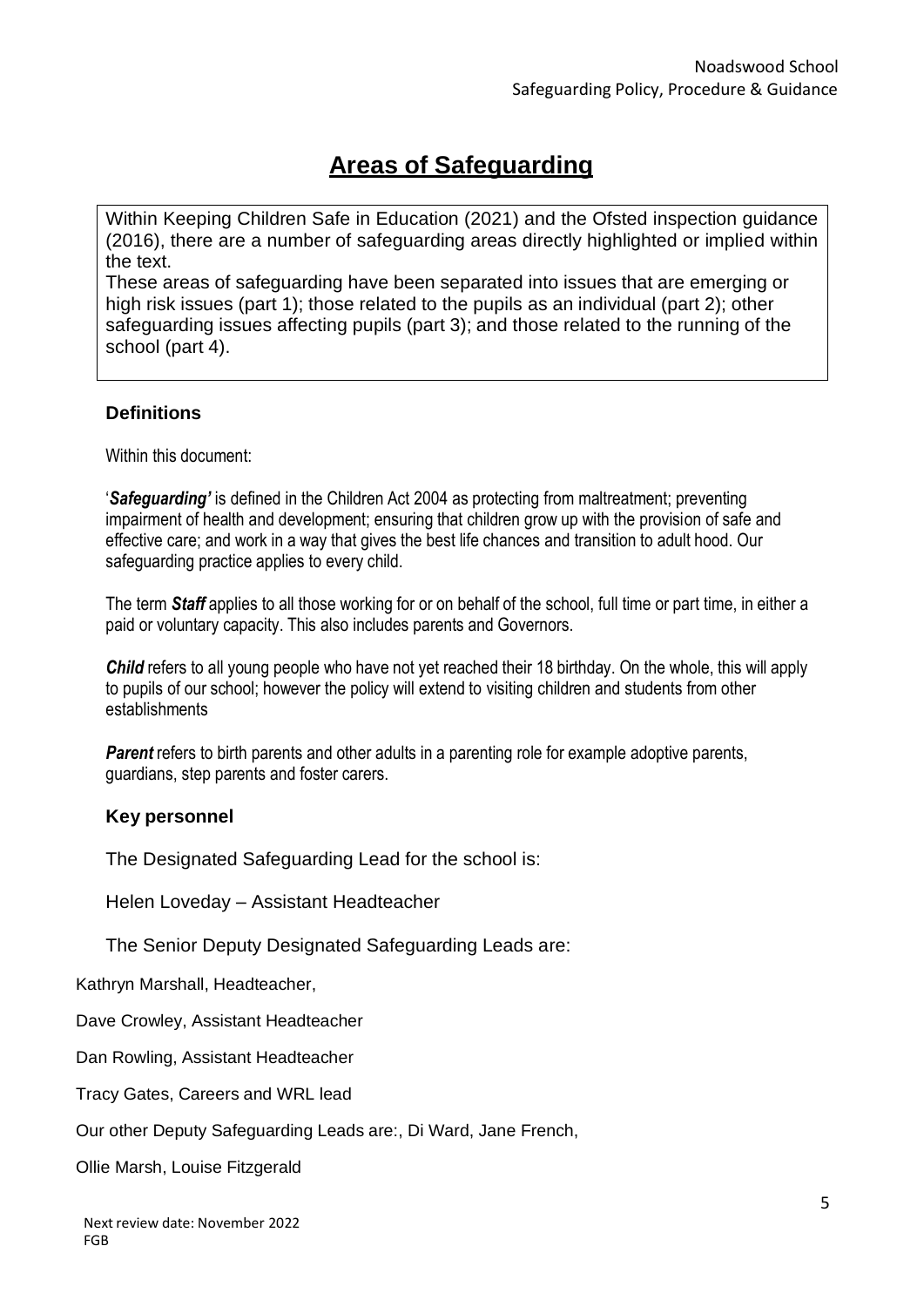# **Part 1 – High risk and emerging safeguarding issues**

# **Contextual Safeguarding**

In KCSiE 2018 the DfE refer to contextual safeguarding as a specific term that has come out of research from the University of Bedfordshire.

The definition of Contextual Safeguarding is "*an approach to understanding, and responding to, young people's experiences of significant harm beyond their families. It recognises that the different relationships that young people form in their neighbourhoods, schools and online can feature violence and abuse. Parents and carers have little influence over these contexts, and young people's experiences of extra-familial abuse can undermine parent-child relationships. Therefore children's social care practitioners need to engage with individuals and sectors who do have influence over/within extra- familial contexts, and recognise that assessment of, and intervention with, these spaces are a critical part of safeguarding practices. Contextual Safeguarding, therefore, expands the objectives of child protection systems in recognition that young people are vulnerable to abuse in a range of social contexts."*

For us as a school, we will consider the various factors that have an interplay with the life of any pupil about whom we have concerns within the school and the level of influence that these factors have on their ability to be protected and remain free from harm particularly when it comes to child exploitation or criminal activity.

While this term applies to this specific definition, the notion of considering a child within a specific context is also important. What life is like for a child outside the school gates, within the home, within the family and within the community are key considerations when the DSL is looking at any concerns.

# **Preventing Radicalisation and Extremism**

The prevent duty requires that all staff are aware of the signs that a child maybe vulnerable to radicalisation. The risks will need to be considered for political; environmental; animal rights; or faith based extremism that may lead to a child becoming radicalised. All staff have undertaken e-learning and the Headteacher has undertaken WRAP training in order that they can identify the signs of children being radicalised.

As part of the preventative process resilience to radicalisation will be built through the promotion of fundamental British values through the curriculum.

Any child who is considered vulnerable to radicalisation will be referred by the DSL to Hampshire children's social care, where the concerns will be considered in the MASH process. If the police prevent officer considers the information to be indicating a level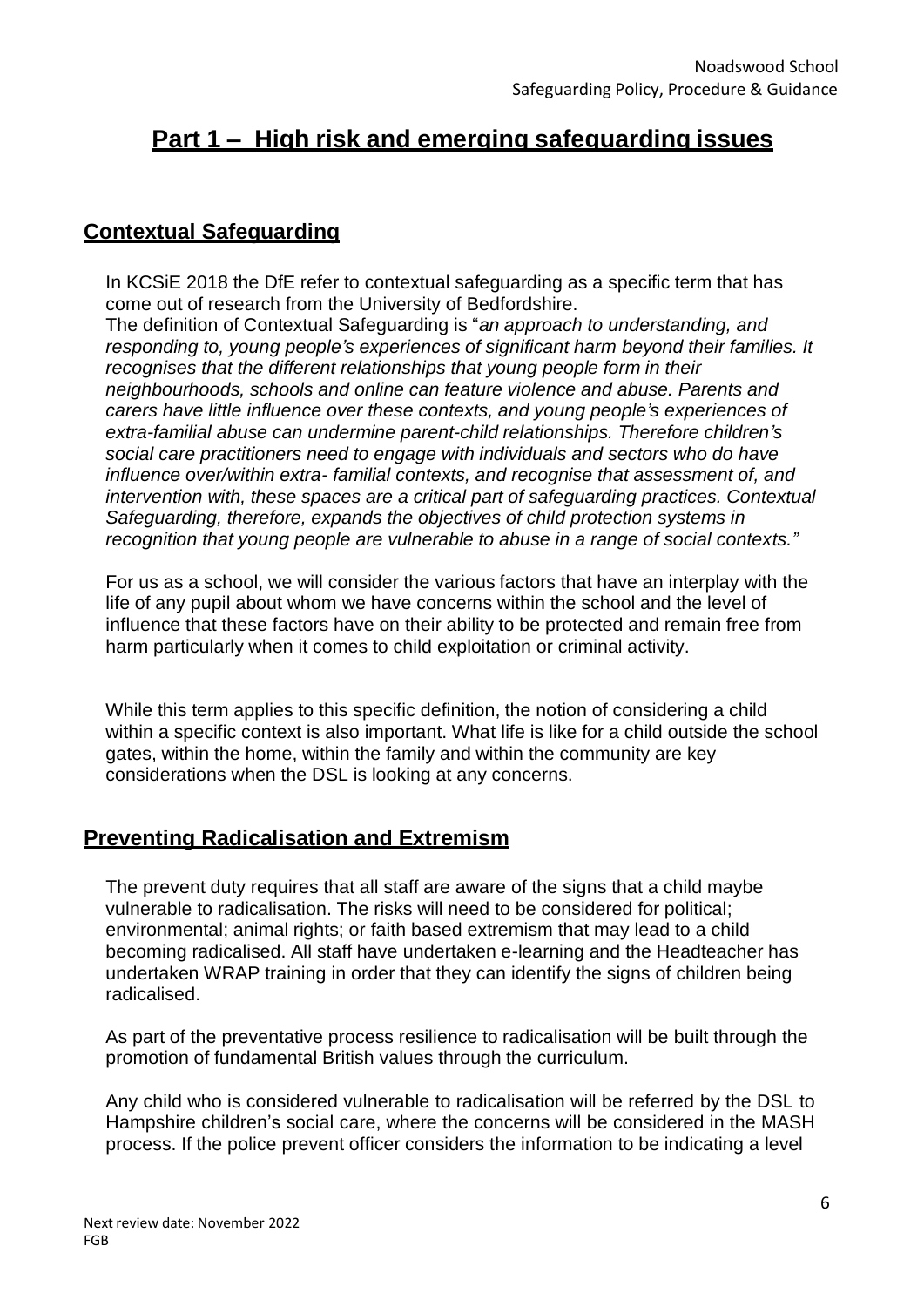of risk a "channel panel" will be convened and the school will attend and support this process.

# **Gender based violence / Violence against women and girls**

#### *<https://www.gov.uk/government/policies/violence-against-women-and-girls>*

The government has a strategy looking at specific issues faced by that women and girls. Within the context of this safeguarding policy the following sections are how we respond to violence against girls. Female genital mutilation, forced marriage, honour based violence and teenage relationship abuse all fall under this strategy.

### **Female Genital Mutilation (FGM)**

FGM comprises all procedures involving partial or total removal of the external female genitalia or other injury to the female genital organs for non-medical reasons. It has no health benefits and harms girls and women in many ways. It involves removing and damaging healthy and normal female genital tissue, and hence interferes with the natural function of girls' and women's bodies.

The age at which girls undergo FGM varies enormously according to the community. **The procedure may be carried out when the girl is newborn, during childhood or adolescence, just before marriage or during the first pregnancy**. However, the majority of cases of FGM are thought to take place between the ages of 5 and 8 and therefore girls within that age bracket are at a higher risk. FGM is illegal in the UK.

On the 31 October 2015, it became mandatory for teachers to report known cases of FGM to the police. 'known' cases are those where either a girl informs the person that an act of FGM – however described – has been carried out on her, or where the person observes physical signs on a girl appearing to show that an act of FGM has been carried out and the person has no reason to believe that the act was, or was part of, a surgical operation within section 1(2)(a) or (b) of the FGM Act. In these situations, the DSL and/or head will be informed and that the member of teaching staff has called the police to report suspicion that FGM has happened.

**At no time will staff examine pupils to confirm this.**

For cases where it is believed that a girl may be vulnerable to FGM or there is a concern that she may be about to be genitally mutilated, the staff will inform the DSL who will report it as with any other child protection concern.

While FGM has a specific definition, there are other abusive cultural practices which can be considered harmful to women and girls. Breast ironing is one of five UN defined 'forgotten crimes against women'. It is a practice whereby the breasts of girls typically aged 8-16 are pounded using tools such as spatulas, grinding stones, hot stones, and hammers to delay the appearance of puberty. This practice is considered to be abusive and should be referred to children's social care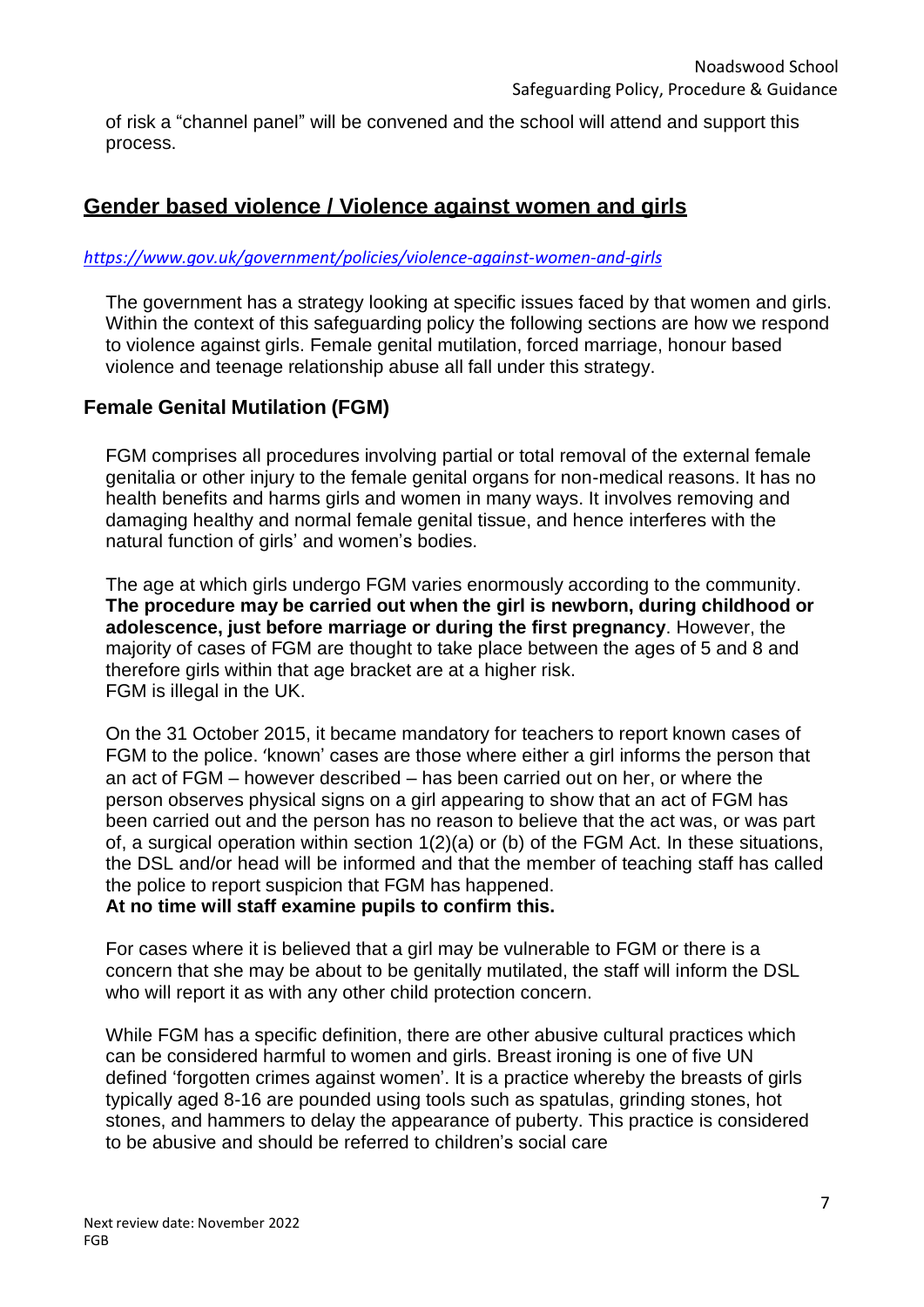### **Forced Marriage**

In the case of children: *'a forced marriage is a marriage in which one or both spouses cannot consent to the marriage and duress is involved. Duress can include physical, psychological, financial, sexual and emotional pressure.'* In developing countries 11% of girls are married before the age of 15. One in 3 victims of forced marriage in the U.K. are under 18.

It is important that all members of staff recognise the presenting symptoms, how to respond if there are concerns and where to turn for advice.

Advice and help can be obtained nationally through the Forced Marriage Unit and locally through the local police safeguarding team or children's social care. Policies and practices in this school reflect the fact that while all members of staff, including teachers, have important responsibilities with regard to pupils who may be at risk of forced marriage, teachers and school leaders should not undertake roles in this regard that are most appropriately discharged by other children's services professionals such as police officers or social workers.

#### *Characteristics that may indicate forced marriage*

While individual cases of forced marriage, and attempted forced marriage, are often very particular, they are likely to share a number of common and important characteristics, including:

- an extended absence from school/college, including truancy;
- a drop in performance or sudden signs of low motivation;
- excessive parental restriction and control of movements;
- $\overline{a}$  a history of siblings leaving education to marry early;
- poor performance, parental control of income and students being allowed only limited career choices;
- evidence of self-harm, treatment for depression, attempted suicide, social isolation, eating disorders or substance abuse; and/or
- evidence of family disputes/conflict, domestic violence/abuse or running away from home.

On their own, these characteristics may not indicate forced marriage. However, it is important to be satisfied that where these behaviours occur, they are not linked to forced marriage. It is also important to avoid making assumptions about an individual pupil's circumstances or act on the basis of stereotyping. For example, an extended holiday may be taken for entirely legitimate reasons and may not necessarily represent a pretext for forced marriage*.*

#### **Honour Based Violence**

Honour based violence is a violent crime or incident which may have been committed to protect or defend the honour of the family or community.

It is often linked to family or community members who believe someone has brought shame to their family or community by doing something that is not in keeping with their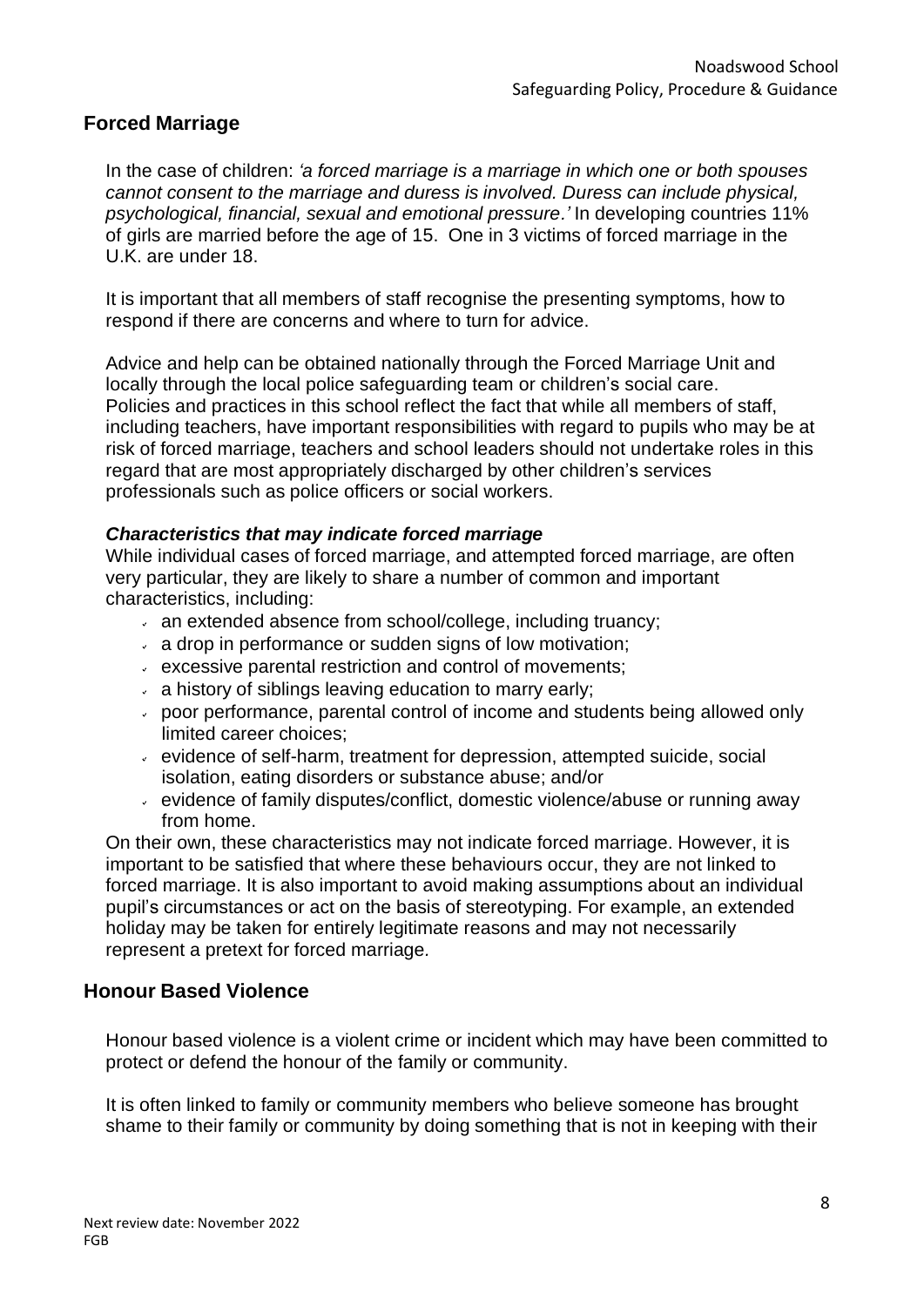unwritten rule of conduct. For example, honour based violence might be committed against people who:

- become involved with a boyfriend or girlfriend from a different culture or religion
- $\sim$  want to get out of an arranged marriage
- $\sim$  want to get out of a forced marriage
- $\sim$  wear clothes or take part in activities that might not be considered traditional within a particular culture
- $\sim$  convert to a different faith from the family

Women and girls are the most common victims of honour based violence however it can also affect men and boys. Crimes of 'honour' do not always include violence. Crimes committed in the name of 'honour' might include:

- domestic abuse
- threats of violence
- sexual or psychological abuse
- $\cdot$  forced marriage
- being held against your will or taken somewhere you don't want to go
- assault

If staff believe that a pupil is at risk from honour based violence the DSL will follow the usual safeguarding referral process; however, if it is clear that a crime has been committed or the pupil is at immediate risk, the police will be contacted in the first place. It is important that if honour based violence is known or suspected that communities and family members are NOT spoken to prior to referral to the police or social care as this could increase risk to the child.

#### **Peer on Peer and Teenage Relationship Abuse:**

Research has shown that teenagers do not understand what constitutes abusive behaviours and controlling behaviours which could escalate to physical abuse, e.g. checking someone's 'phone, telling them what to wear, who they can/can't see or speak to; or that this abuse is prevalent within teenage relationships. Further research shows that teenagers are likely not to understand what consent means within their relationships. They often hold the common misconception that rape could only be committed by a stranger down a dark alley and do not understand or recognise that it could happen within their own relationships.

This can lead to these abusive behaviours feeling 'normal' and therefore left unchallenged as they are not recognised as being abusive.

In response to these research findings the school will provide education to help prevent teenagers from becoming victims and perpetrators of abusive relationships, by encouraging them to rethink their views of violence, abuse and controlling behaviours, and understand what consent means within their relationships in the Citizenship and RSE curriculum.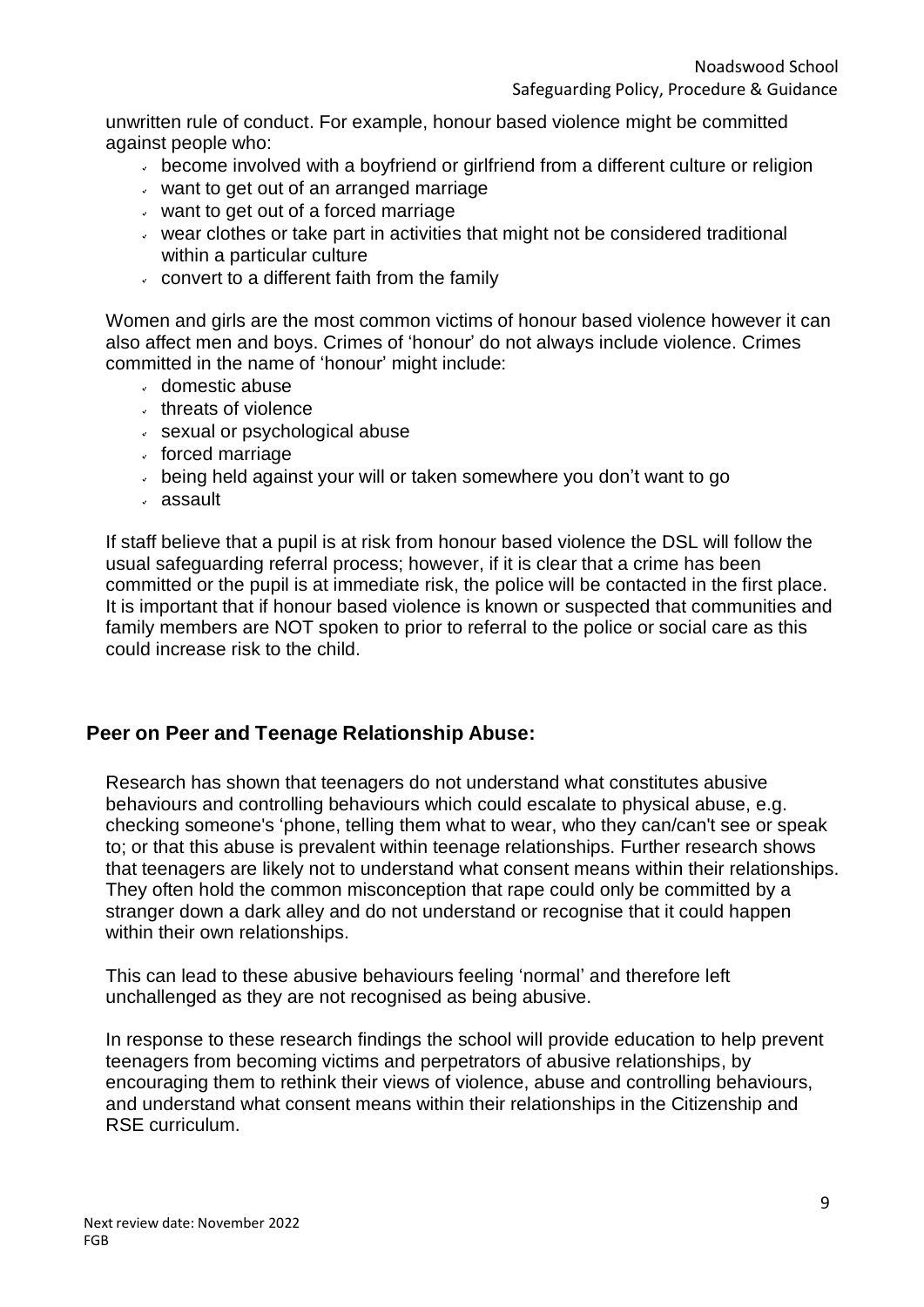# *Peer on Peer: Sexual Violence and Sexual Harassment Between Children*

Sexual violence and sexual harassment can occur between two children of any age and sex. It can also occur through a group of children sexually assaulting or sexually harassing a single child or group of children.

Within our school all staff are made aware of what sexual violence and sexual harassment might look like and what to do if they have a concern or receive a report. Whilst any report of sexual violence or sexual harassment should be taken seriously, staff are aware it is more likely that girls will be the victims of sexual violence and sexual harassment and more likely it will be perpetrated by boys.

#### **As a school we are clear that sexual violence and sexual harassment is not acceptable, will never be tolerated and is not an inevitable part of growing up. It cannot be described as 'banter', 'having a laugh' or 'boys being boys'.**

We will also take seriously any sharing of sexual images (photos, pictures or drawings) and videos; sexual jokes, comments or taunting either in person or on social media; or on-line sexual harassment.

Within the child protection policy, there is a clear procedure for how we deal with situations where sexual assaults or behaviour considered criminal between children has taken place.

As a school we will follow the "*Sexual violence and sexual harassment between children in schools and colleges*" advice provided by the DfE

We will challenge all contact behaviours that have a sexual nature to them such as pushing or rubbing against, grabbing bottoms, breasts or genitals, pinging or flicking bras, lifting skirts or pulling down trousers and impose appropriate levels of disciplinary action, to be clear that these behaviours are not tolerated or acceptable.

# *The Trigger Trio*

The term 'Trigger Trio' has replaced the previous phrase 'Toxic Trio' which was used to describe the issues of domestic violence, mental ill-health and substance misuse which have been identified as common features of families where harm to women and children has occurred.

The above are viewed as indicators of increased risk of harm to children and young people. In an analysis of Serious Cases Reviews undertaken by Ofsted in 2011, they found that in nearly 75% of these cases two or more of the issues were present. These factors will have a contextual impact on the safeguarding of children and young people.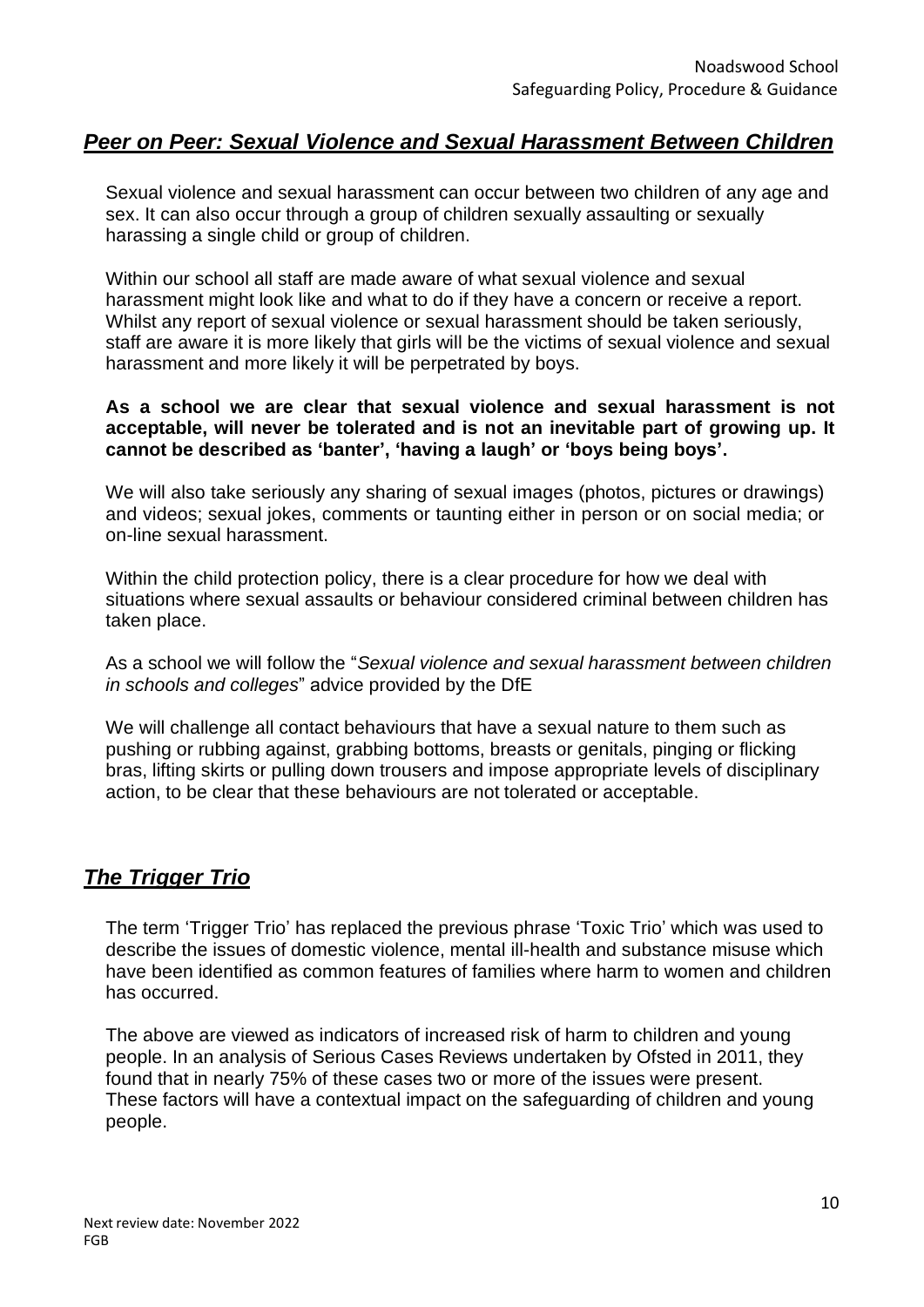### **Domestic Abuse**

Domestic abuse is any incident or pattern of incidents of controlling, coercive or threatening behaviour, violence or abuse between those aged 16 or over who are or have been intimate partners or family members regardless of gender or sexuality. This can encompass, but is not limited to, the following types of abuse:

- Psychological
- Physical
- Sexual
- Financial
- Emotional.

Controlling behaviour is a range of acts designed to make a person subordinate and/or dependent by isolating them from sources of support, exploiting their resources and capacities for personal gain, depriving them of the means needed for independence, resistance and escape and regulating their everyday behaviour.

Coercive behaviour is an act or a pattern of acts of assault, threats, humiliation and intimidation or other abuse that is used to harm, punish, or frighten their victim.

Research indicates that living within a home where domestic abuse takes place is harmful to children and can have a serious impact on their behaviour, wellbeing and understanding of what constitutes a normal relationship.

Children witnessing domestic abuse is recognised as 'significant harm' in law. These children may become aggressive; display anti-social behaviours; suffer from depression or anxiety; or fail to reach their educational potential.

Indicators that a child is living within a relationship with domestic abuse may include:

- being withdrawn
- $\overline{\phantom{a}}$  suddenly behaving differently
- anxiety
- $\triangle$  being clingy
- depression
- aggression
- problems sleeping
- $\epsilon$  eating disorders
- bed wetting
- soiling clothes
- $\cdot$  excessive risk taking
- missing school
- $\cdot$  changes in eating habits
- obsessive behaviour
- experiencing nightmares
- $\cdot$  taking drugs
- use of alcohol
- self-harm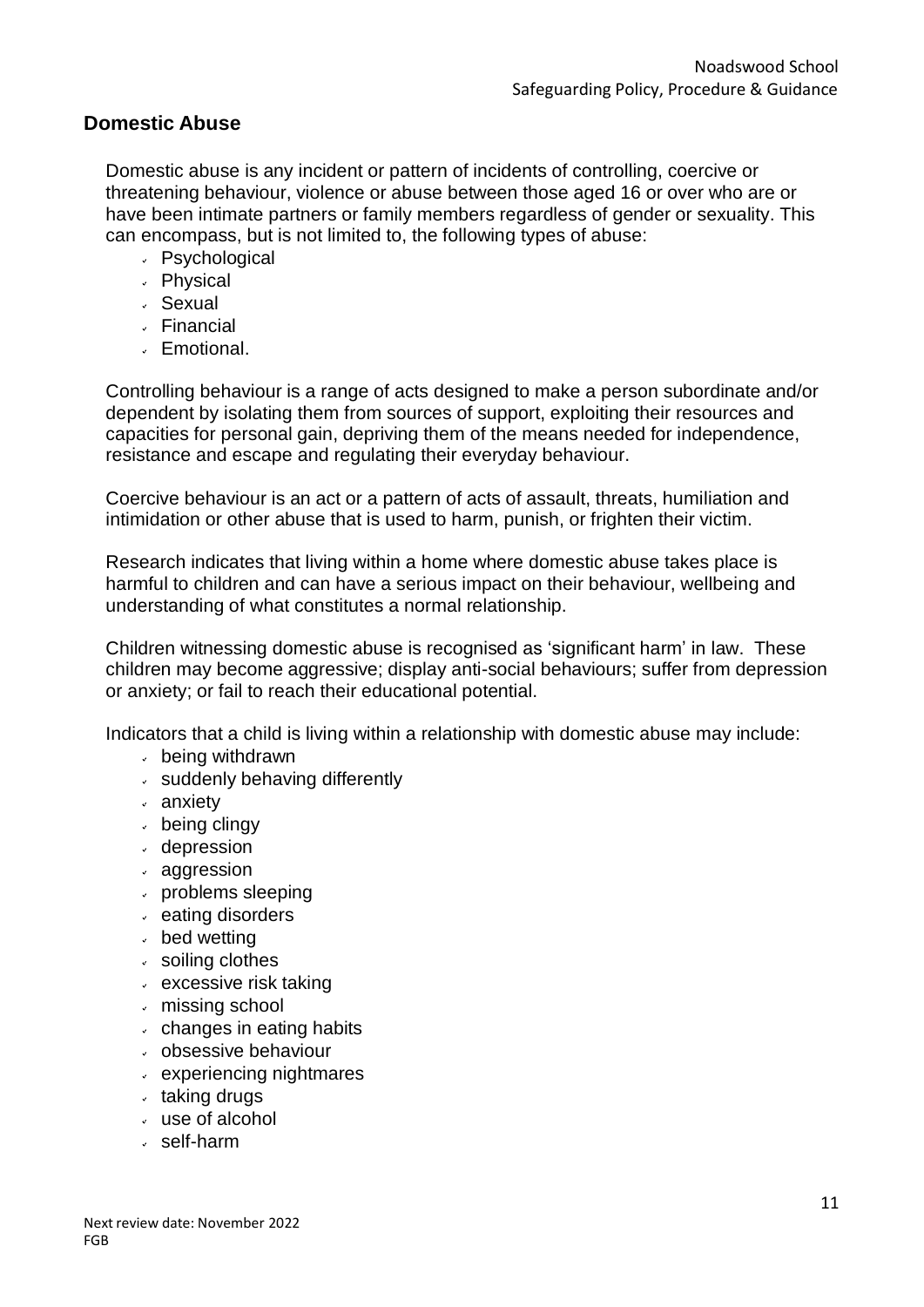#### $\cdot$  thoughts about suicide

These behaviours themselves do not indicate that a child is living with domestic abuse, but should be considered as indicators that this may be the case.

If staff believe that a child is living with domestic abuse, this will be reported to the designated safeguarding lead for referral to be considered to children's social care.

#### **Parental mental health**

The term 'mental ill health' is used to cover a wide range of conditions, from eating disorders, mild depression and anxiety to psychotic illnesses such as schizophrenia or bipolar disorder. Parental mental illness does not necessarily have an adverse impact on a child's developmental needs, but it is essential to always assess its implications for each child in the family. It is essential that the diagnosis of a parent/carer's mental health is not seen as defining the level of risk. Similarly, the absence of a diagnosis does not equate to there being little or no risk.

For children the impact of parental mental health can include:

- The parent / carer's needs or illnesses taking precedence over the child's needs
- Child's physical and emotional needs neglected
- $\overline{A}$  A child acting as a young carer for a parent or a sibling
- Child having restricted social and recreational activities
- Child finds it difficult to concentrate- impacting on educational achievement
- $\overline{A}$  A child missing school regularly as (s) he is being kept home as a companion for a parent / carer
- $\overline{\phantom{a}}$  A child adopt paranoid or suspicious behaviour as they believe their parent's delusions.
- Witnessing self-harming behaviour and suicide attempts (including attempts that involve the child)
- Obsessional compulsive behaviours involving the child

If staff become aware of any of the above indicators, or others that suggest a child is suffering due to parental mental health, the information will be shared with the DSL to consider a referral to children's social care.

#### **Parental Substance misuse**

Substance misuse applies to the misuse of alcohol as well as 'problem drug use', defined by the Advisory Council on the Misuse of Drugs as drug use which has: 'serious negative consequences of a physical, psychological, social and interpersonal, financial or legal nature for users and those around them.

Parental substance misuse of drugs or alcohol becomes relevant to child protection when substance misuse and personal circumstances indicate that their parenting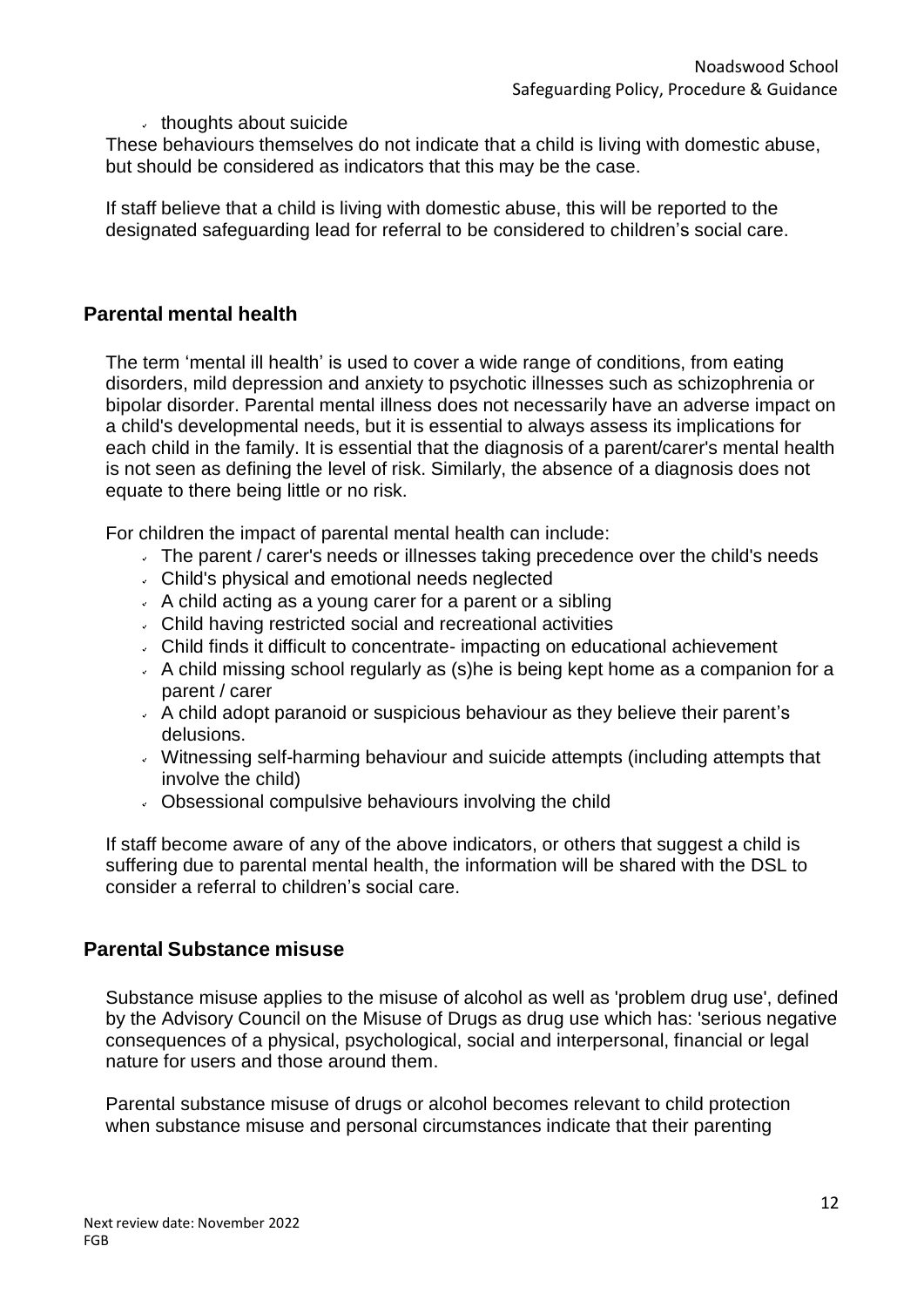capacity is likely to be seriously impaired or that undue caring responsibilities are likely to be falling on a child in the family.

For children the impact of parental substance misuse can include:

- Inadequate food, heat and clothing for children (family finances used to fund adult's dependency)
- Lack of engagement or interest from parents in their development, education or wellbeing
- Behavioural difficulties- inappropriate display of sexual and/or aggressive behaviour
- $\sim$  Bullying (including due to poor physical appearance)
- $\sim$  Isolation finding it hard to socialise, make friends or invite them home
- Tiredness or lack of concentration
- Child talking of or bringing into school drugs or related paraphernalia
- $\sim$  Injuries /accidents (due to inadequate adult supervision)
- $\sqrt{ }$  Taking on a caring role
- Continued poor academic performance including difficulties completing homework on time
- Poor attendance or late arrival.

These behaviours themselves do not indicate that a child's parent is misusing substances, but should be considered as indicators that this may be the case.

If staff believe that a child is living with parental substance misuse, this will be reported to the designated safeguarding lead for referral to be considered for children's social care.

# *Missing, Exploited and Trafficked Children (MET)*

Within Hampshire, the acronym MET is used to identify all children who are missing; believed to be at risk of or being exploited; or who are at risk of or are being trafficked. Given the close links between all of these issues, there has been a considered response to join all these issues, so that cross over of risk is not missed.

#### **Children Missing from Education**

Patterns of children missing education can be an indicator of either abuse or safeguarding risks. A relatively short length of time a child is missing does not reduce risk of harm to that child, and all absence or non-attendance should be considered with other known factors or concerns.

DSL's and staff should consider:

Missing lessons: Are there patterns in the lessons that are being missed? Is this more than avoidance of a subject or a teacher? Does the child remain on the school site or are they absent from the site?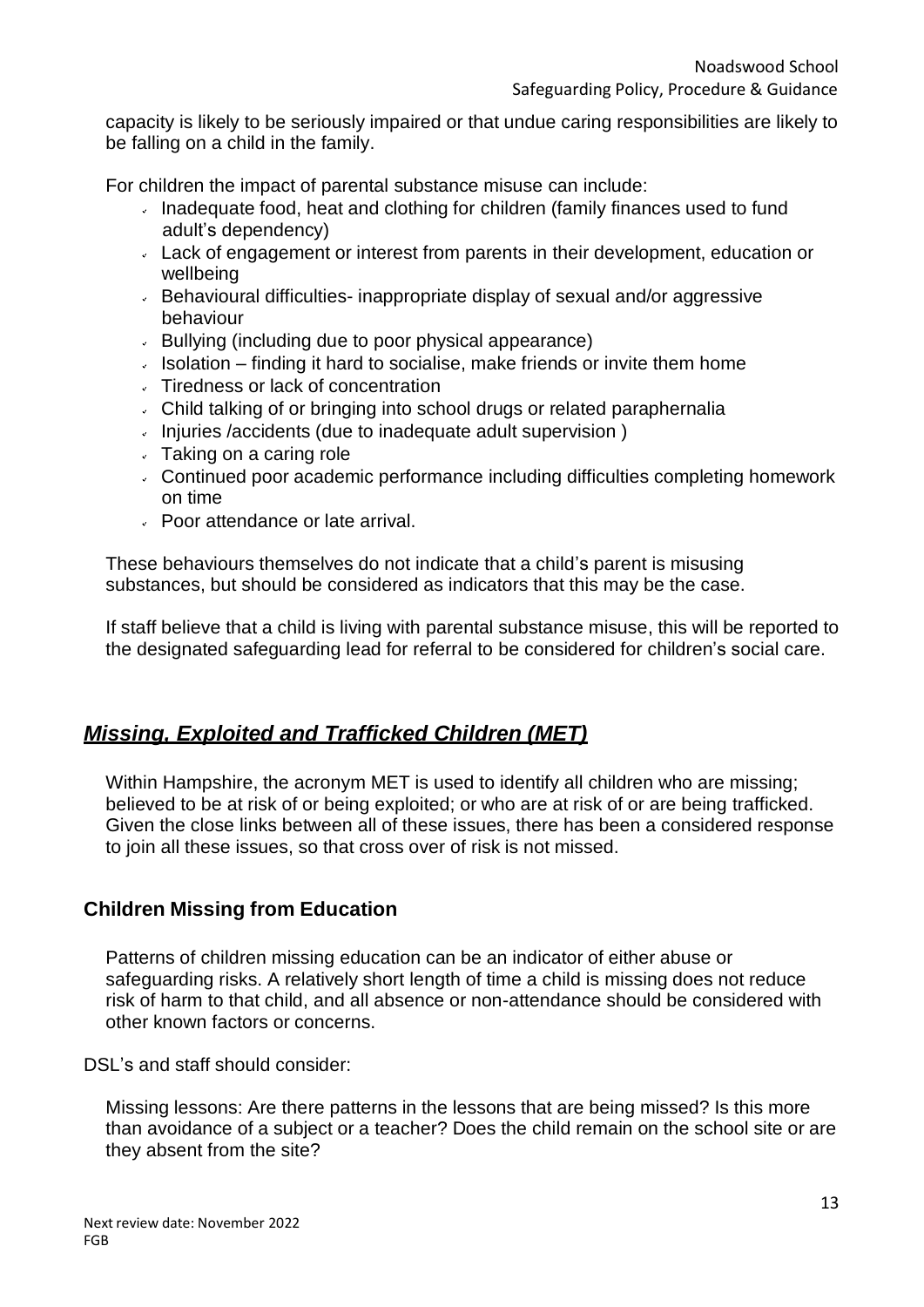- $\cdot$  Is the child being exploited during this time?
- $\sim$  Are they late because of a caring responsibility?
- $\sim$  Have they been directly or indirectly affected by substance misuse?
- $\overline{a}$  Are other pupils routinely missing the same lessons and does this raise other risks or concerns?
- $\overline{\phantom{a}}$  Is the lesson being missed one that would cause bruising or injuries to become visible?

Single missing days: Is there a pattern in the day missed? Is it before or after the weekend suggesting the child is away from the area? Are there specific lessons or members of staff on these days? Is the parent informing the school of the absence on the day? Are missing days reported back to parents to confirm their awareness?

- $\cdot$  Is the child being sexually exploited during this day?
- $\sim$  Do the parents appear to be aware and are they condoning the behaviour?
- $\overline{\phantom{a}}$  Are the pupil's peers making comments or suggestions as to where the pupil is at?
- Can the parent be contacted and made aware?

Continuous missing days: Has the school been able to make contact with the parent? Is medical evidence being provided? Are siblings attending school (either our or local schools)?

- Did we have any concerns about radicalisation, FGM, forced marriage, honour based violence, sexual exploitation?
- $\sim$  Have we had any concerns about physical or sexual abuse?
- Does the parent have any known medical needs? Is the child safe?

The school will view absence as both a safeguarding issue and an educational outcomes issue. The school may take steps that could result in legal action for attendance, or a referral to children's social care, or both.

# **Children Missing from Home or Care**

Children who run away from home or from care, provide a clear behavioural indication that they are either unhappy or do not feel safe in the place of residence.

Research shows that children run away from conflict or problems at home or school, neglect or abuse, or because children are being groomed by predatory individuals who seek to exploit them. Many run away on numerous occasions.

The Association of Chief Police Officers has provided the following definitions and guidance:-

*"Missing person is: 'Anyone whose whereabouts cannot be established and where the*

*circumstances are out of character or the context suggests the person may be the subject of crime or at risk of harm to themselves or another.'*

*An absent person is: 'A person not at a place where they are expected or required to be.'*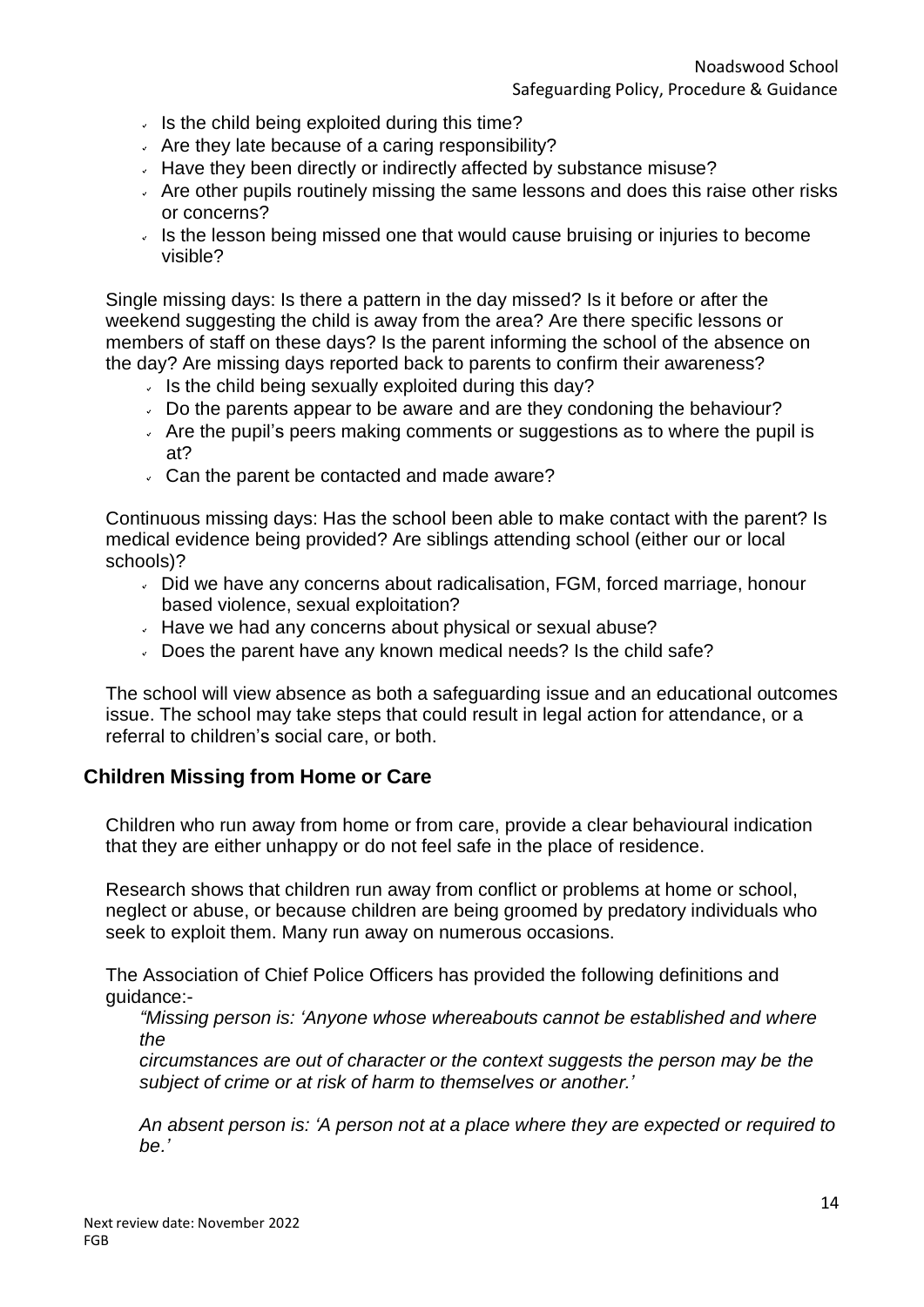*All cases classified as 'missing' by the police will receive an active police response – such as deployment of police officers to locate a child. Cases where the child was classified as 'absent' will be recorded by the police and risk assessed regularly but no active response will be deployed.*

*The absent case will be resolved when a young person returns or new information comes to light suggesting that he/she is at risk. In the latter instance, the case is upgraded to 'missing'.*

Within any case of children who are missing both push and pull factors will need to be considered.

Push factors include:

- Conflict with parents/carers
- $\overline{\phantom{a}}$  Feeling powerless
- Being bullied/abused
- $\overline{\phantom{a}}$  Being unhappy/not being listened to
- The Toxic Trio

Pull factors include:

- $\cdot$  Wanting to be with family/friends
- Drugs, money and any exchangeable item
- Peer pressure
- For those who have been trafficked into the United Kingdom as unaccompanied asylum seeking children there will be pressure to make contact with their trafficker.

As a school we will inform all parents of children who are absent (unless the parent has informed us). If the parent is also unaware of the location of their child, and the definition of missing is met, we will either support the parent to contact the police to inform them or do so ourselves

# **Child Sexual Exploitation (CSE)**

Child sexual exploitation is a form of child sexual abuse. It occurs where an individual or group takes advantage of an imbalance of power to coerce, manipulate or deceive a child or young person under the age of 18 into sexual activity (a) in exchange for something the victim needs or wants, and/or (b) for the financial advantage or increased status of the perpetrator or facilitator. The victim may have been sexually exploited even if the sexual activity appears consensual. Child sexual exploitation does not always involve physical contact; it can also occur through the use of technology (*Definition and a guide for practitioners, local leaders and decision makers working to protect children from child sexual exploitation*, February 2017).

•Exploitation can be isolated (one-on-one) or organised group/criminal activity

•There can be a big age gap between victim and perpetrator, but it can also be peer-onpeer

•Boys can be targeted just as easily as girls – this is not gender specific

•Perpetrators can be women and not just men

.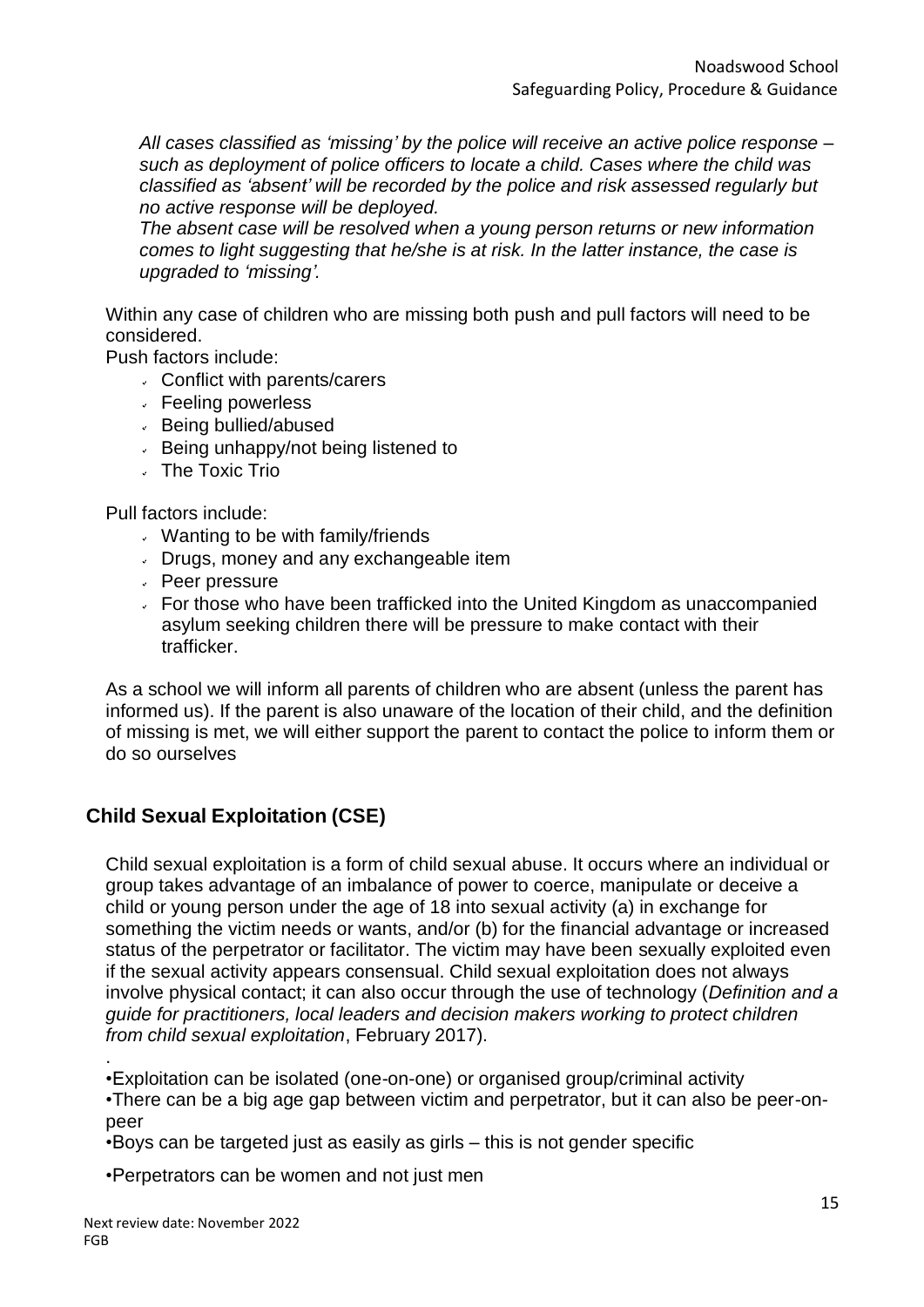•Exploitation can be between males and females or between the same genders •Children with learning difficulties can be particularly vulnerable to exploitation as can children from particular groups, e.g. looked after children, young carers, children who have a history of physical, sexual emotional abuse or neglect or mental health problems; children who use drugs or alcohol, children who go missing from home or school, children involved in crime, children with parents/carers who have mental health problems, learning difficulties/other issues, children who associate with other children involved in exploitation. However, it is important to recognise that any child can be targeted

Indicators a child may be at risk of CSE include:

- $\alpha$  going missing for periods of time or regularly coming home late;
- $\epsilon$  regularly missing school or education or not taking part in education;
- appearing with unexplained gifts or new possessions;
- associating with other young people involved in exploitation;
- having older boyfriends or girlfriends;
- $\sim$  suffering from sexually transmitted infections;
- mood swings or changes in emotional wellbeing;
- drug and alcohol misuse;
- displaying inappropriate sexualised behaviour.

CSE can happen to a child of any age, gender, ability or social status. Often the victim of CSE is not aware that they are being exploited and do not see themselves as a victim.

As a school we educate all staff in the signs and indicators of sexual exploitation. We use the sexual exploitation risk assessment form [\(SERAF\)](http://www.hampshiresafeguardingchildrenboard.org.uk/user_controlled_lcms_area/uploaded_files/SERAF%20Risk%20Assessment%20Form%20UPDATED%20Sept%202015%20%282%29.doc) and [associated](http://www.hampshiresafeguardingchildrenboard.org.uk/user_controlled_lcms_area/uploaded_files/SERAF%20Risk%20Assessment%20-%20Scoring%20Guidance_%28HF000005713337%29.doc) guidance to identify pupils who are at risk and the DSL will share this information as appropriate with children's social care.

# **Child Criminal Exploitation (including county lines)**

Child Criminal Exploitation is defined as:- '*where an individual or group takes advantage of an imbalance of power to coerce, control, manipulate or deceive a child or young person under the age of 18 into any criminal activity (a) in exchange for something the victim needs or wants, and/or (b) for the financial or other advantage of the perpetrator or facilitator and/or (c) through violence or threat of violence. The victim may have been criminally exploited even if the activity appears consensual. Child Criminal Exploitation does not always involve physical contact, it can occur through the use of technology'*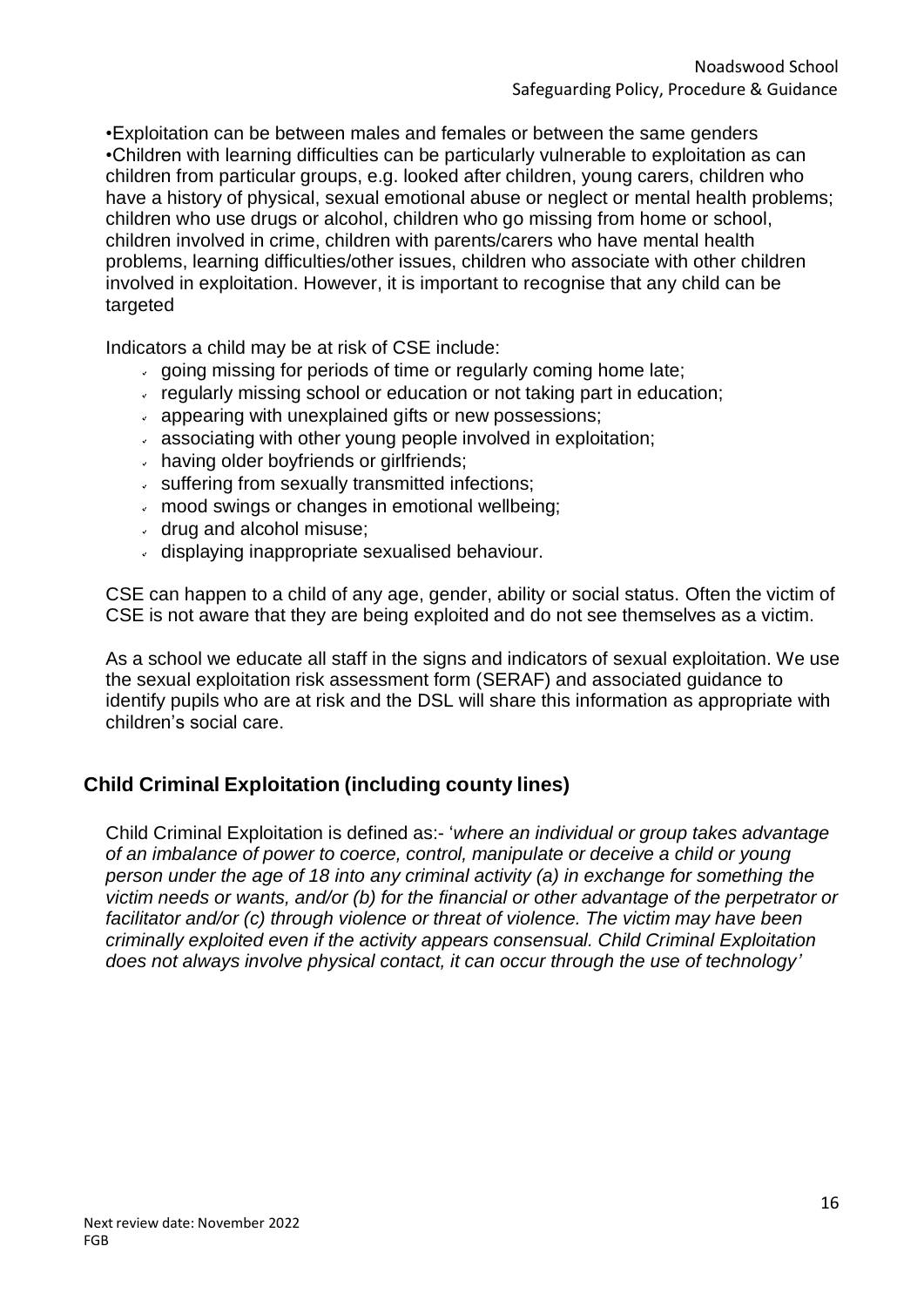A current trend in criminal exploitation of children and young people are 'county lines' which refer to a 'phone line through which drug deals can be made. An order is placed on the number and typically a young person will deliver the drugs to the specified address and collect the money for the deal. These lines are owned and managed by organised crime gangs, often from larger cities, who are expanding their markets into rural areas.

Indicators that a child may be criminally exploited include:

- Increase in **Missing episodes**  particular key as children can be missing for days and drug run in other Counties
- Having unexplained amounts of money, **new high cost items** and multiple mobile phones
- Increased social media and phone/text use, almost always secretly
- **Older males** in particular seen to be hanging around and driving
- $\overline{V}$  Having injuries that are unexplained and unwilling to be looked at
- Increase in **aggression, violence and fighting**
- Carrying **weapons** knives, baseball bats, hammers, acid
- $\sqrt{ }$  Travel receipts that are unexplained
- **Significant missing** from education and disengaging from previous positive peer groups
- $\sim$  Parent concerns and significant changes in behaviour that affect emotional wellbeing

We will treat any child who may be criminally exploited as a victim in the first instance and refer to children's social care in the first instance. If a referral to the police is also required as crimes have been committed on the school premises, these will also be made.

# **Trafficked Children and modern slavery**

Human trafficking is defined by the UNHCR in respect of children as a process that is a combination of:

- $\sim$  Movement (including within the UK);
- Control, through harm / threat of harm or fraud
- $\overline{\phantom{a}}$  For the purpose of exploitation

Any child transported for exploitative reasons is considered to be a trafficking victim. There is significant evidence that children (both of UK and other citizenship) are being trafficked internally within the UK and this is regarded as a more common form of trafficking in the UK.

There are a number of indicators which suggest that a child may have been trafficked into the UK, and may still be controlled by the traffickers or receiving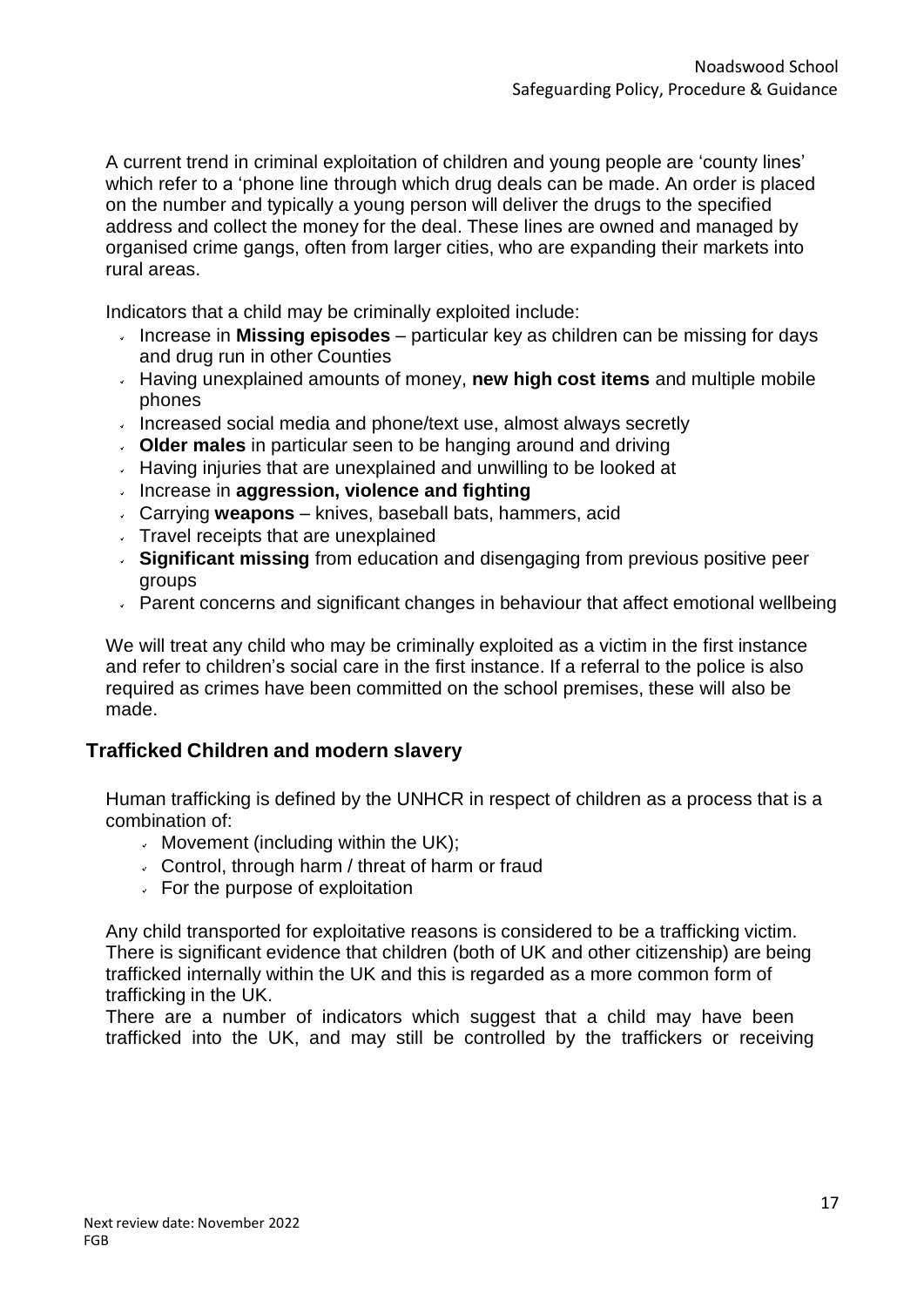adults. These are as follows:

- $\overline{\phantom{a}}$  Shows signs of physical or sexual abuse, and/or has contracted a sexually transmitted infection or has an unwanted pregnancy
- $\sim$  Has a history with missing links and unexplained moves
- $\overline{\phantom{a}}$  Is required to earn a minimum amount of money every day
- Works in various locations
- $\sim$  Has limited freedom of movement
- $\sim$  Appears to be missing for periods
- $\cdot$  Is known to beg for money
- $\cdot$  Is being cared for by adult/s who are not their parents and the quality of the relationship between the child and their adult carers is not good
- $\cdot$  Is one among a number of unrelated children found at one address
- Has not been registered with or attended a GP practice
- $\cdot$  Is excessively afraid of being deported.

For those children who are internally trafficked within the UK indicators include:

- Physical symptoms (bruising indicating either physical or sexual assault)
- Prevalence of a sexually transmitted infection or unwanted pregnancy
- Reports from reliable sources suggesting the likelihood of involvement in sexual exploitation / the child has been seen in places known to be used for sexual exploitation
- **Evidence of drug, alcohol or substance misuse**
- Being in the community in clothing unusual for a child i.e. inappropriate for age, or borrowing clothing from older people
- Relationship with a significantly older partner
- Accounts of social activities, expensive clothes, mobile phones or other possessions with no plausible explanation of the source of necessary funding
- **Persistently missing, staying out overnight or returning late with no plausible** explanation
- Returning after having been missing, looking well cared for despite having not been at home
- $\sim$  Having keys to premises other than those known about
- Low self- image, low self-esteem, self-harming behaviour including cutting, overdosing, eating disorder, promiscuity
- Truancy / disengagement with education
- **Entering or leaving vehicles driven by unknown adults**
- Going missing and being found in areas where the child or young person has no known links; and/or
- Possible inappropriate use of the internet and forming on-line relationships, particularly with adults.

These behaviours themselves do not indicate that a child is being trafficked, but should be considered as indicators that this may be the case.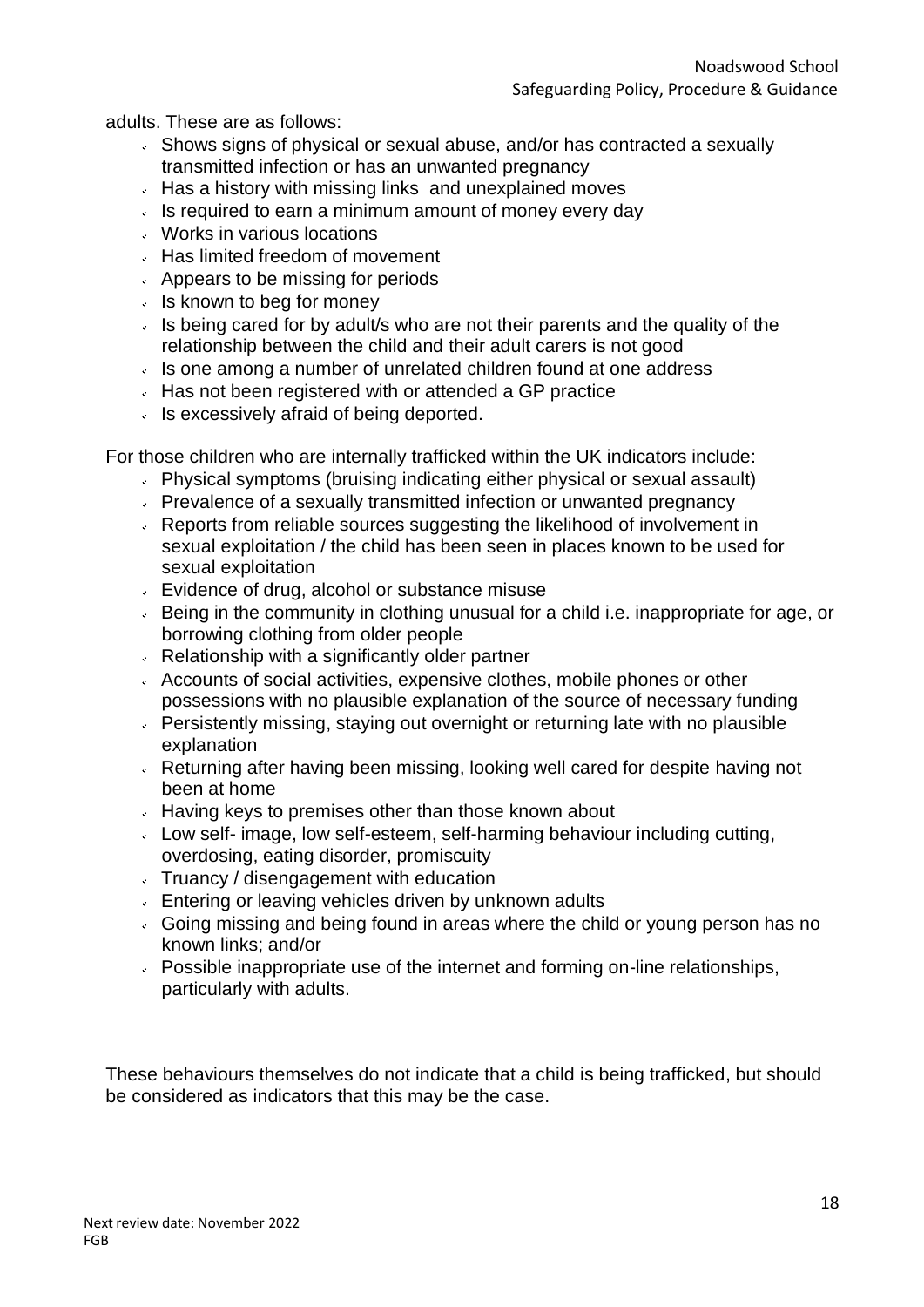When considering modern slavery, there is a perception that this is taking place overseas. The government estimates that tens of thousands of slaves are in the UK today.

Young people being forced to work in restaurants, nail bars, car washes and harvesting fruit, vegetables or other foods have all been slaves 'hiding in plain sight' within the U.K and rescued from slavery. Other forms of slavery such as sex slaves or household slaves are more hidden but have also been rescued within the UK.

If staff believe that a child is being trafficked or is a slave, this will be reported to the designated safeguarding lead for referral to be considered to children's social care.

# *Technologies*

Technological hardware and software is developing continuously with an increase in functionality of devices that people use. The majority of children use online tools to communicate with others locally, nationally and internationally. Access to the Internet and other tools that technology provides is an invaluable way of finding, sharing and communicating information. While technology itself is not harmful, it can be used by others to make children vulnerable and to abuse them.

# **Online Safety and Social Media**

With the current speed of on-line change, some parents and carers have only a limited understanding of online risks and issues. Parents may underestimate how often their children come across potentially harmful and inappropriate material on the internet and may be unsure about how to respond. Some of the risks could be:

- unwanted contact
- grooming
- online bullying including sexting
- digital footprint

The school will therefore seek to provide information and awareness to both pupils and their parents through:

- Acceptable use agreements for children, teachers, parents/carers and governors
- Curriculum activities involving raising awareness around staying safe online
- $\cdot$  Information included in letters, newsletters, web site, VLE
- $\sqrt{P}$  Parents evenings / sessions
- $\overline{\phantom{a}}$  High profile events / campaigns e.g. Safer Internet Day
- Building awareness around information that is held on relevant web sites and or publications
- Social media policy

# **Cyberbullying**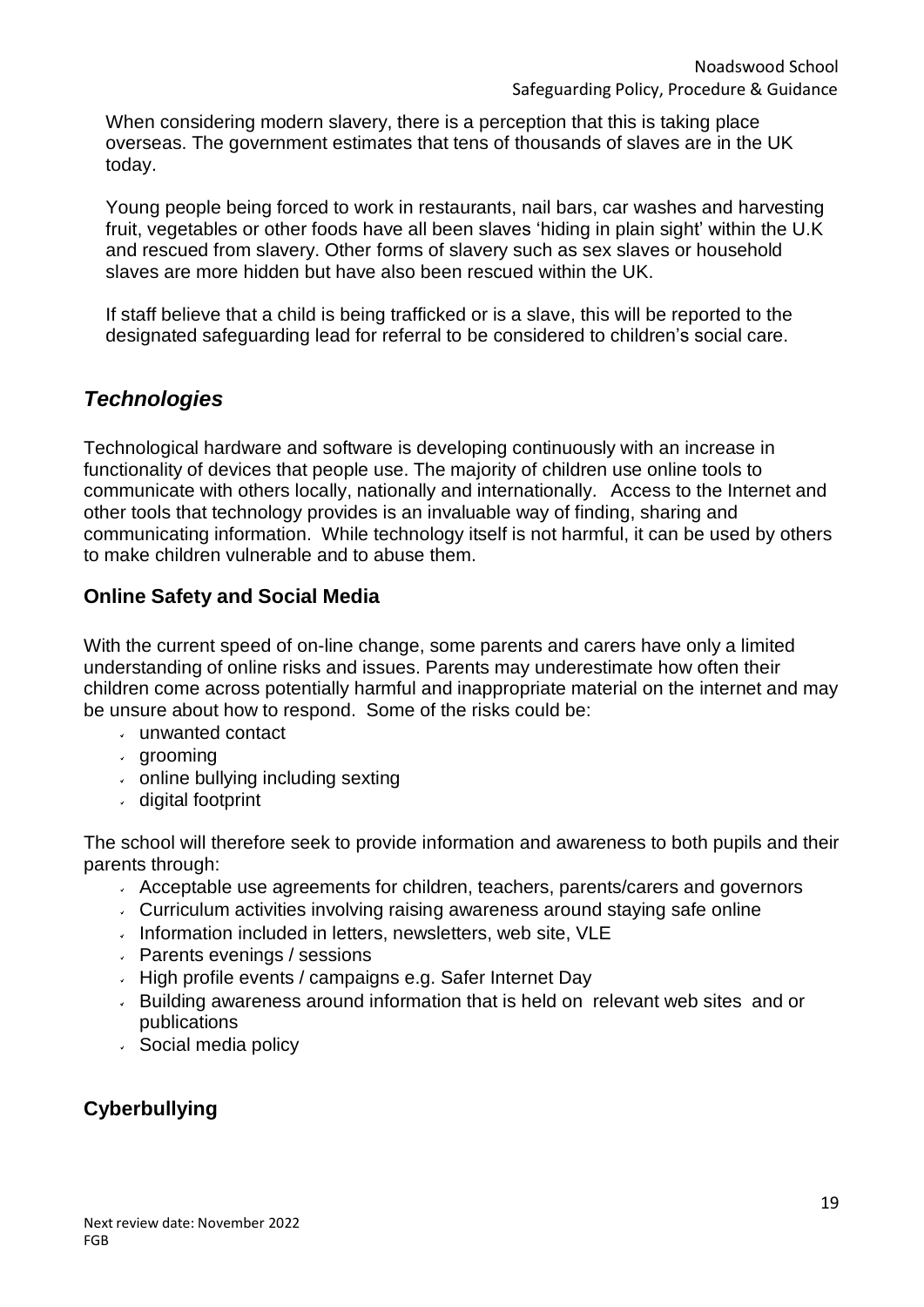Central to the school's anti-bullying policy is the principle that '*bullying is always unacceptable'* and that '*all pupils have a right not to be bullied*'.

The school also recognises that it must take note of bullying perpetrated outside school which spills over into the school; therefore once aware we will respond to any cyber-bullying we become aware of carried out by pupils when they are away from the site.

Cyber-bullying is defined as 'an aggressive, intentional act carried out by a group or individual using electronic forms of contact repeatedly over time against a victim who cannot easily defend himself/herself.'

By cyber-bullying, we mean bullying by electronic media:

- Bullying by texts or messages or calls on mobile 'phones
- $\overline{a}$ . The use of mobile 'phone cameras to cause distress, fear or humiliation
- Posting threatening, abusive, defamatory or humiliating material on websites, to include blogs, personal websites, social networking sites
- Using e-mail to message others
- $\cdot$  Hijacking/cloning e-mail accounts
- Making threatening, abusive, defamatory or humiliating remarks in on-line forums

Cyber-bullying may be at a level where it is criminal in character. It is unlawful to disseminate defamatory information in any media including internet sites. Section 127 of the Communications Act 2003 makes it an offence to send, by public means of a public electronic communications network, a message or other matter that is grossly offensive or one of an indecent, obscene or menacing character.

The Protection from Harassment Act 1997 makes it an offence to knowingly pursue any course of conduct amounting to harassment.

If we become aware of any incidents of cyberbullying, we will need to consider each case individually as to any criminal act that may have been committed. The school will pass on information to the police if it feels that it is appropriate or is required to do so.

# **Sexting**

'Sexting' often refers to the sharing of naked or 'nude' pictures or video through mobile phones and/or the internet. It also includes underwear shots, sexual poses and explicit text messaging.

While sexting often takes place in a consensual relationship between two young people, the use of sexted images in revenge following a relationship breakdown is becoming more commonplace. Sexting can also be used as a form of sexual exploitation and take place between strangers. The school will use age appropriate educational material to raise awareness, to promote safety and deal with pressure. Parents should be aware that they can come to the school for advice.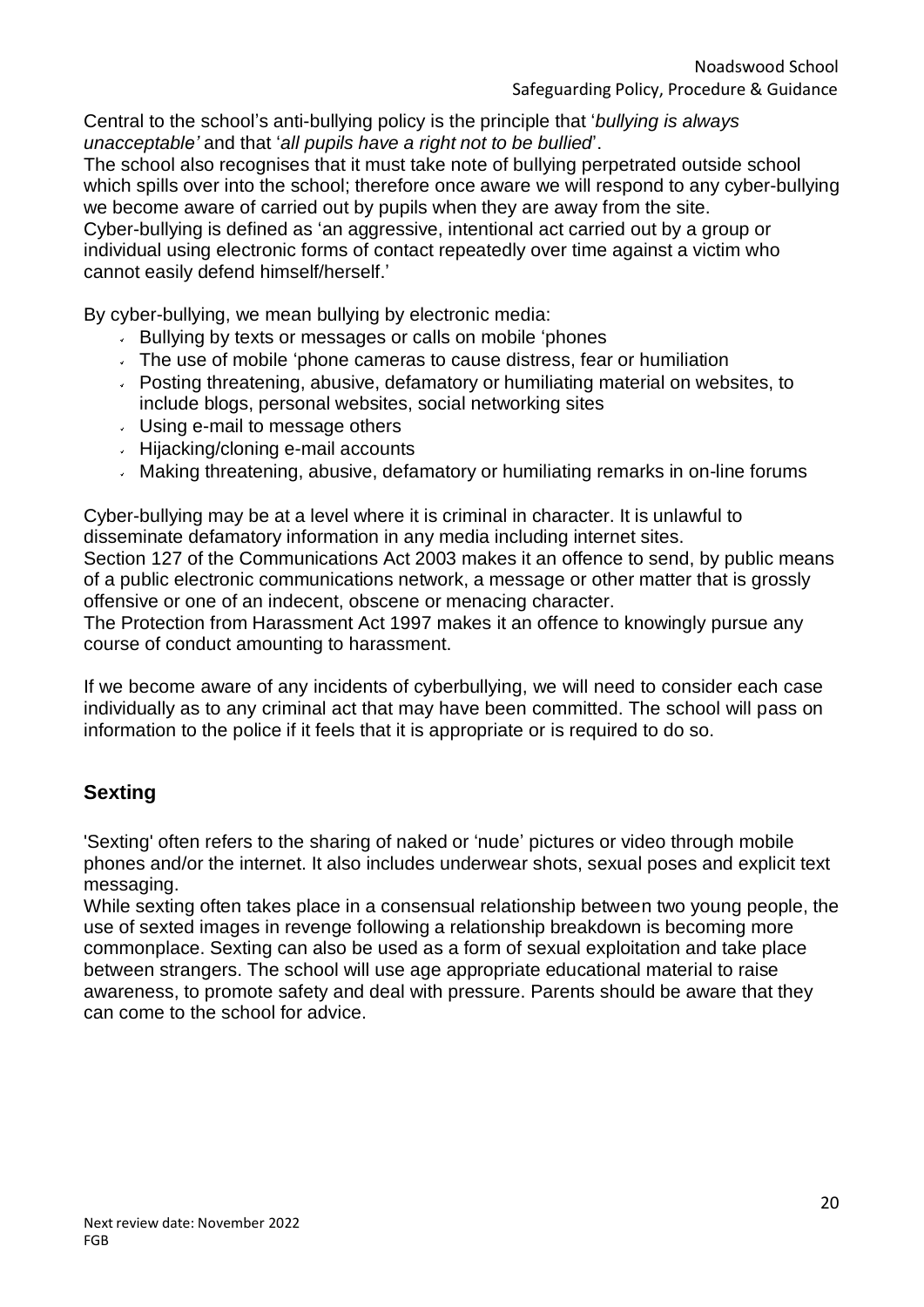# **Gaming**

Online gaming is an activity in which the majority of children and many adults get involved. The school will raise awareness:

- $\overline{B}$  By talking to parents and carers about the games their children play and help them identify whether they are appropriate
- $\overline{B}$  By supporting parents in identifying the most effective way to safeguard their children by using parental controls and child safety mode
- By talking to parents about setting boundaries and time limits when games are played
- By highlighting relevant resources.

# **Online reputation**

Online reputation is the opinion others get of a person when they encounter them on-line. It is formed by posts, photos that have been uploaded and comments made by others on people's profiles. It is important that children and staff are aware that anything that is posted could influence their future professional reputation. The majority of organisations and work establishments now check digital footprint before considering applications for positions or places on courses.

# **Grooming**

On-line grooming is the process by which one person with an inappropriate sexual interest in children will approach a child on-line, with the intention of developing a relationship with that child, to be able to meet them in person and intentionally cause harm.

The school will build awareness amongst children and parents about ensuring that the child:

- $\sim$  Only has friends on-line that they know in real life
- Is aware that if they communicate with somebody that they have met on-line, that relationship should stay on-line.

That the school will support parents to:

- $\sqrt{ }$  Recognise the signs of grooming
- $\overline{\phantom{a}}$  Have regular conversations with their children about on-line activity and how to stay safe on-line

The school will raise awareness by:

- $\sqrt{ }$  Running sessions for parents
- Include awareness around grooming as part of their curriculum
- $\overline{a}$  Identifying with parents and children how they can be safeguarded against grooming.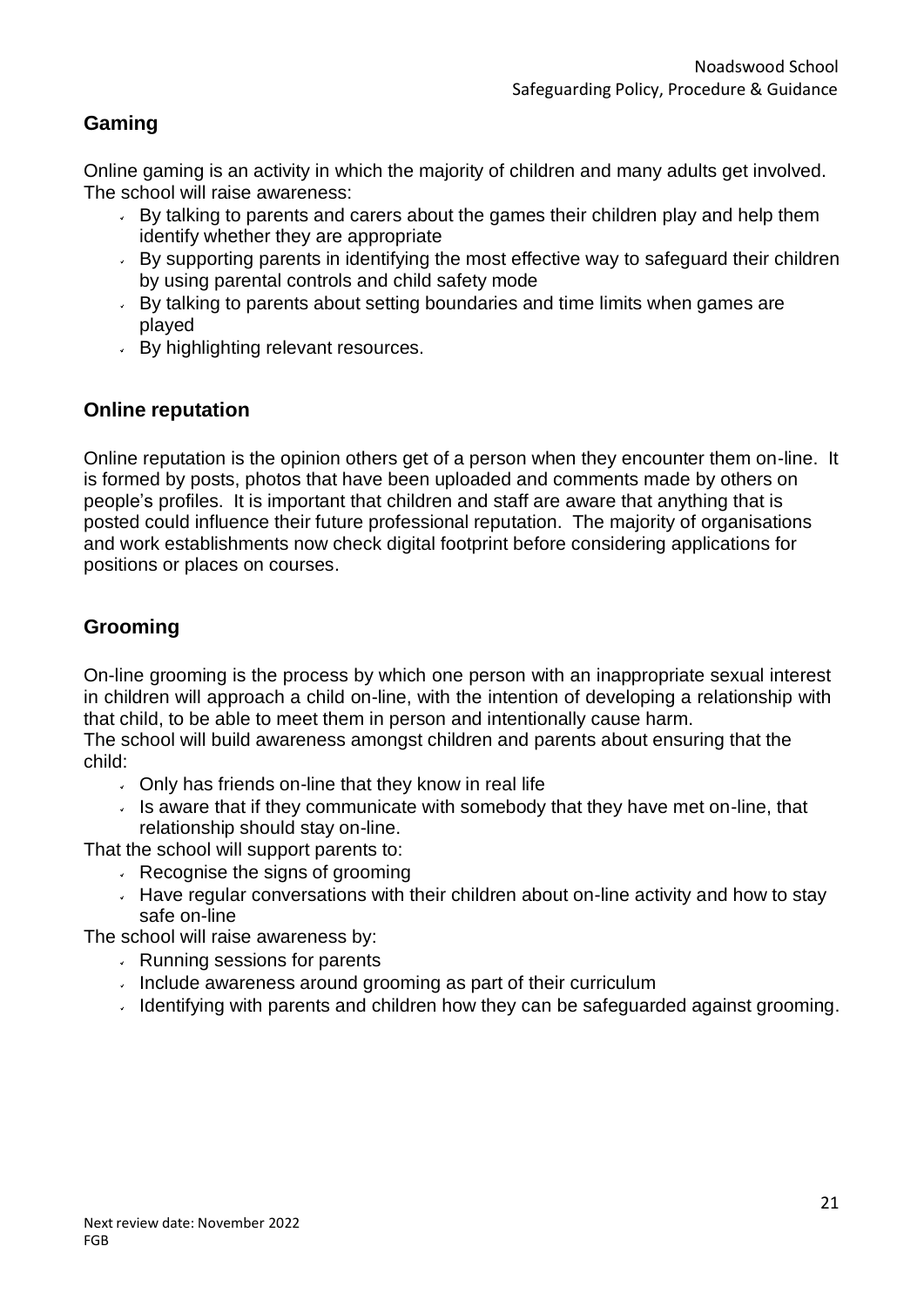# Part 2 – Safeguarding issues relating to individual pupil needs

#### **Homelessness.**

As a school we recognise that being homeless or being at risk of becoming homeless presents a real risk to a child's welfare. The impact of losing a place of safety and security can affect a child's behaviour and attachments.

In line with the Homelessness Reduction Act 2017 this school will promote links into the Local Housing Authority for the parent or care giver in order to raise/progress concerns at the earliest opportunity.

We recognises that whilst referrals and/or discussion with the Local Housing Authority should be progressed as appropriate, this does not, and should not, replace a referral into children's social care where a child has been harmed or is at risk of harm.

### **Children & the Court System**

As a school we recognise that children are sometimes required to give evidence in criminal courts, either for crimes committed against them or for crimes they have witnessed. We know that this can be a stressful experience and therefore the school will aim to support children through this process.

Along with pastoral support, the school will use age-appropriate materials published by HM Courts and Tribunals Services (2017) that explain to children what it means to be a witness, how to give evidence and the help they can access.

We recognise that making child arrangements via the family courts following separation can be stressful and entrench conflict in families. This can be stressful for children. This school will support children going through this process.

Alongside pastoral support this school will use online materials published by The Ministry of Justice (2018) which offers children information & advice on the dispute resolution service.

These materials will also be offered to parents and carers if appropriate.

#### **Children with family members in prison**

Children who have a family member in prison are at greater risk of poor outcomes including poverty, stigma, isolation and poor mental health.

This school aims to:-

- Understand and Respect the Child's Wishes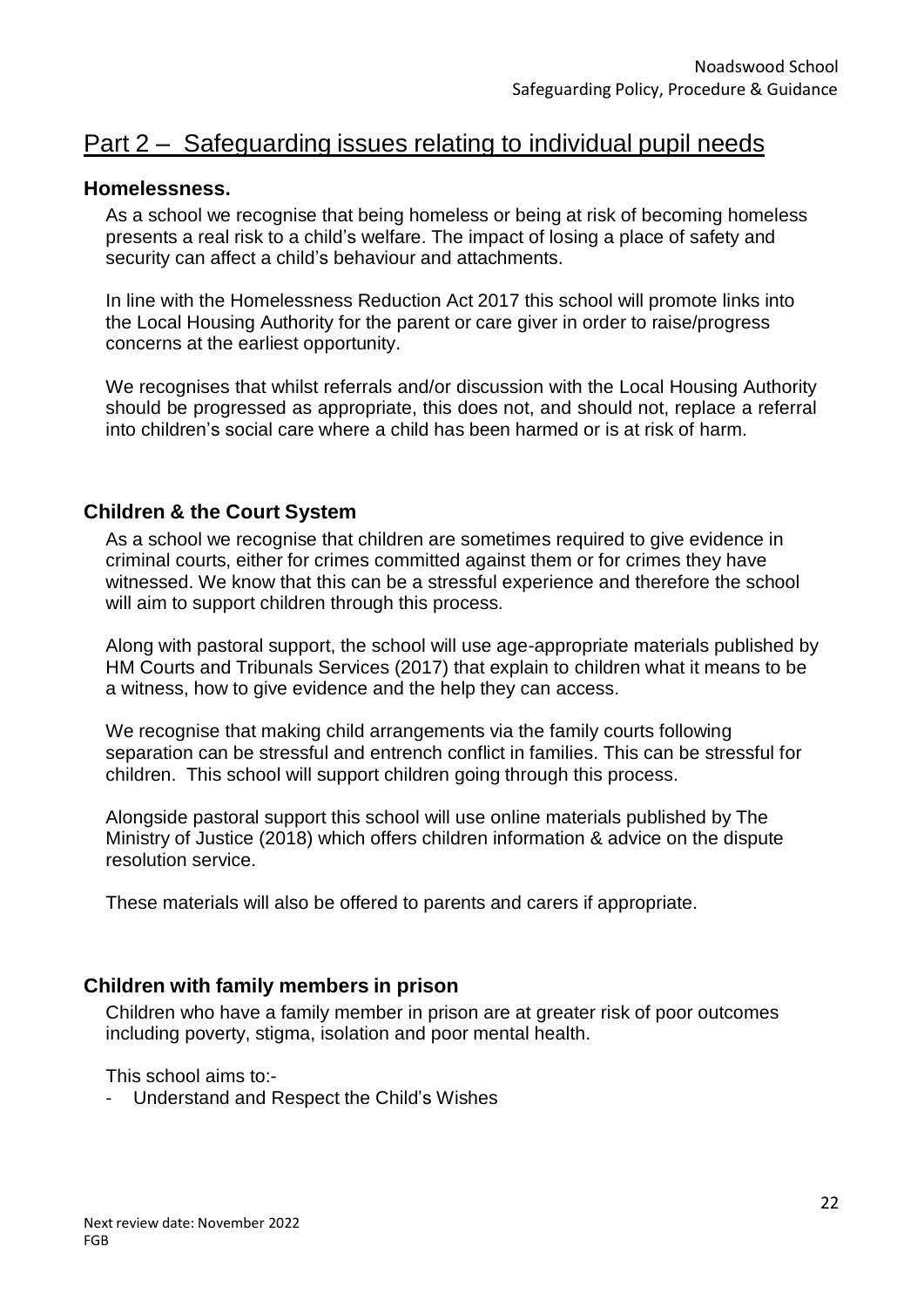We will respect the child's wishes about sharing information. If other children become aware the school will be vigilante to potential bullying or harassment

Keep as Much Contact as Possible with the Parent and Caregiver

We will maintain good links with the remaining caregiver in order to foresee and manage any developing problems. Following discussions we will develop appropriate systems for keeping the imprisoned caregiver updates about their child's education.

- Be Sensitive in Lessons This school will consider the needs of any child with an imprisoned parent during lesson planning.
- Provide Extra Support

We recognise that having a parent in prison can attach a real stigma to a child, particularly if the crime is known and particularly serious. We will provide support and mentoring to help a child work through their feelings on the issue.

Alongside pastoral care the school will use the resources provided by the National Information Centre on Children of Offender in order to support and mentor children in these circumstances.

# **Pupils with medical conditions (in school)**

There is a separate policy outlining the school's position on this: please consult Premises Manager, Carys McKinney or Jean Cookson, Welfare officer.

As a school we will make sure that sufficient staff are trained to support any pupil with a medical condition.

All relevant staff will be made aware of the condition to support the child and be aware of medical needs and risks to the child.

An individual healthcare plan may be put in place to support the child and their medical needs.

# **Pupils with medical conditions (out of school)**

There will be occasions when children are temporarily unable to attend our school on a full-time basis because of their medical needs. These children and young people are likely to be:

 $\mathbf{v}$ children and young people suffering from long-term illnesses

children and young people with long-term post-operative or post-injury recovery periods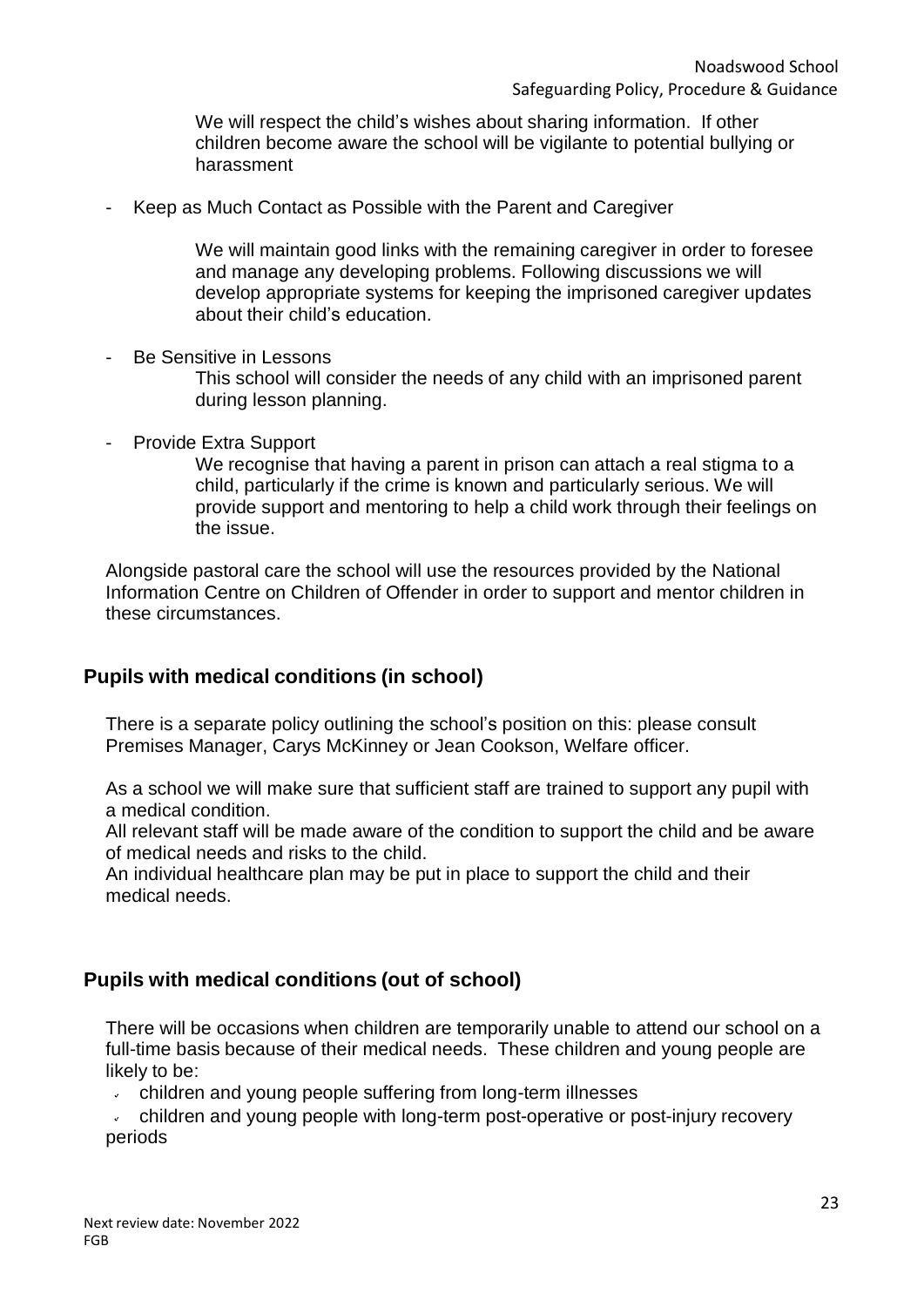children and young people with long-term mental health problems (emotionally vulnerable).

Where it is clear that an absence will be for more than 15 continuous school days the Education and Inclusion branch of Children Services will be contacted to support with the pupil's education. For further information, please see our attendance policy.

# **Special educational needs and disabilities**

Children who have special educational needs and/or disabilities can have additional vulnerabilities when recognising abuse and neglect. These can include:

• Assumptions that indicators of possible abuse such as behaviour, mood and injury relate to the child's disability without further exploration

• The potential for children with SEN and disabilities being disproportionally impacted by behaviours such as bullying, without outwardly showing any signs

• Communication barriers and difficulties in overcoming these barriers

• Have fewer outside contacts than other children

• Receive intimate care from a considerable number of carers, which may increase the risk of exposure to abusive behaviour and make it more difficult to set and maintain physical boundaries

• Have an impaired capacity to resist or avoid abuse

• Have communication difficulties that may make it difficult to tell others what is happening

- Be inhibited about complaining for fear of losing services
- Be especially vulnerable to bullying and intimidation
- Be more vulnerable than other children to abuse by their peers.

As a school we will respond to this by:

• Making it common practice to enable disabled children to make their wishes and feelings known in respect of their care and treatment

• Ensuring that disabled children receive appropriate personal, health and social education (including sex education)

• Making sure that all disabled children know how to raise concerns and give them access to a range of adults with whom they can communicate. This could mean using interpreters and facilitators who are skilled in using the child's preferred method of communication

• Recognising and utilising key sources of support including staff in schools, friends and family members where appropriate

• Developing the safe support services that families want, and a culture of openness and joint working with parents and carers on the part of services

• Ensuring that guidance on good practice is in place and being followed in relation to: intimate care; working with children of the opposite sex; managing behaviour that challenges families and services; issues around consent to treatment; anti-bullying and inclusion strategies; sexuality and safe sexual behaviour among young people; monitoring and challenging placement arrangements for young people living away from home.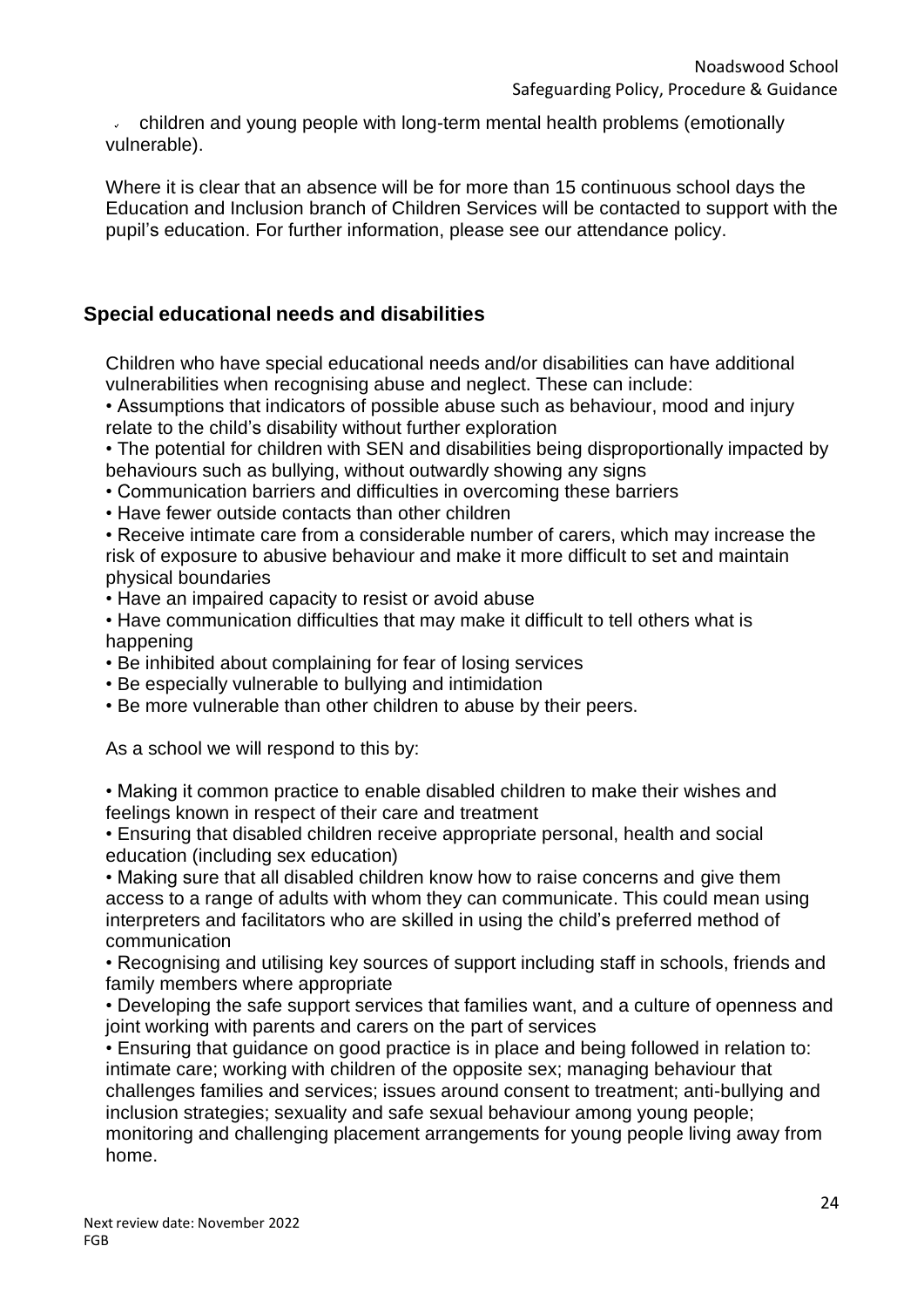### **Intimate and personal care**

'Intimate Care' can be defined as care tasks of an intimate nature, associated with bodily functions, bodily products and personal hygiene, which demand direct or indirect contact with, or exposure of, the sexual parts of the body. The Intimate Care tasks specifically identified as relevant include:

- Dressing and undressing (underwear)
- Helping someone use the toilet
- Changing continence pads (faeces/urine)
- $\overline{\phantom{a}}$  Bathing / showering
- Washing intimate parts of the body
- Changing sanitary wear
- $\cdot$  Inserting suppositories
- Giving enemas
- $\blacksquare$  Inserting and monitoring pessaries.

'Personal Care' involves touching another person, although the nature of this touching is more socially acceptable. These tasks do not invade conventional personal, private or social space to the same extent as Intimate Care.

- Those Personal Care tasks specifically identified as relevant here include:
	- Skin care/applying external medication
	- Feeding
	- Administering oral medication
	- Hair care
	- Dressing and undressing (clothing)
	- Washing non-intimate body parts
	- $\sqrt{ }$  Prompting to go to the toilet.

Personal Care encompasses those areas of physical and medical care that most people carry out for themselves but which some are unable to do because of disability or medical need. Children and young people may require help with eating, drinking, washing, dressing and toileting.

Where Intimate Care is required we will follow the following principles:

#### 1. **Involve the child in the intimate care**

Try to encourage a child's independence as far as possible in his or her intimate care. Where a situation renders a child fully dependent, talk about what is going to be done and give choices where possible. Check your practice by asking the child or parent about any preferences while carrying out the intimate care.

#### 2. **Treat every child with dignity and respect and ensure privacy appropriate to the child's age and situation.**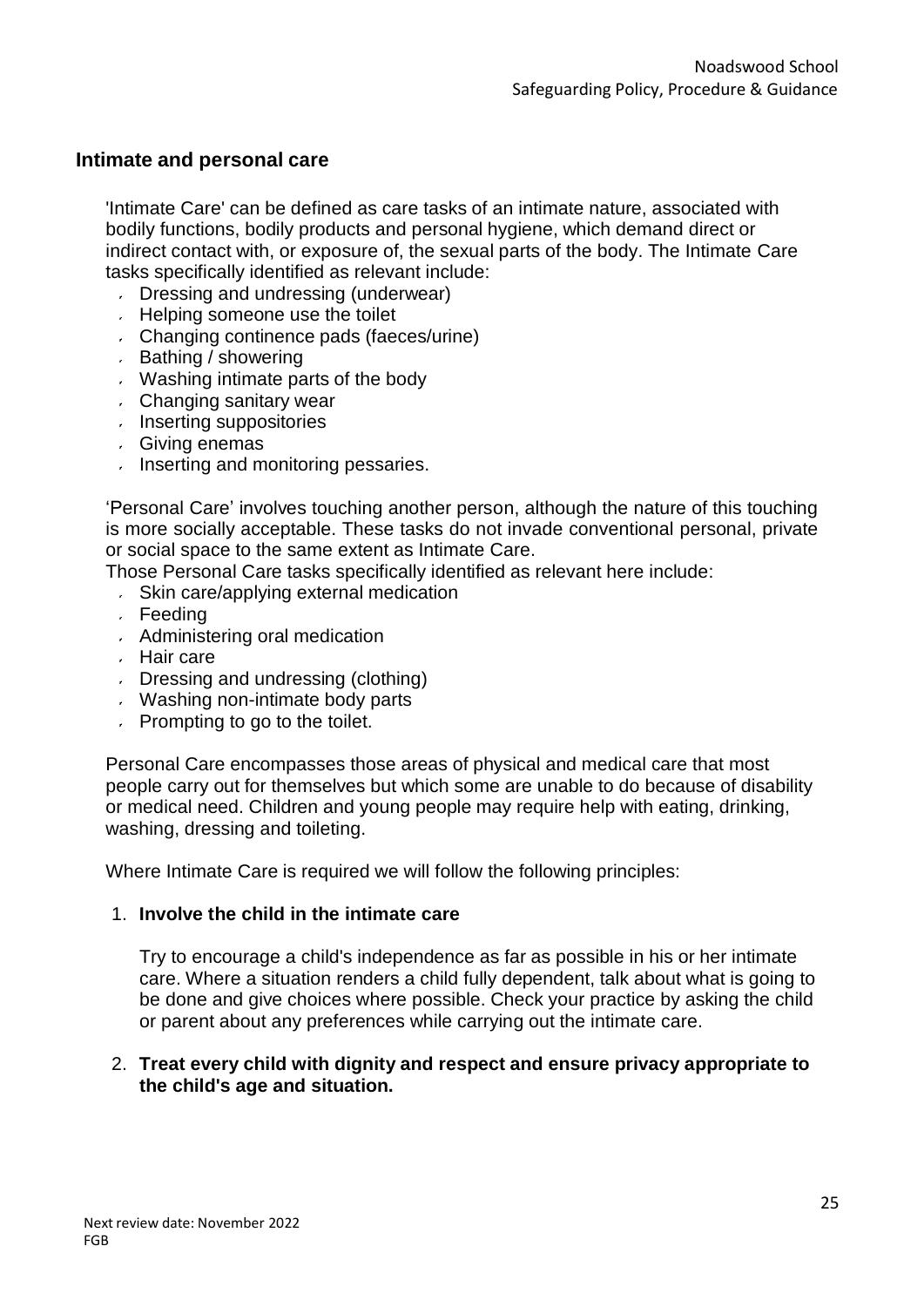Trained Staff can administer intimate care alone however we will be aware of the potential safeguarding issues for the child and member of staff. Care should be taken to ensure adequate supervision primarily to safeguard the child but also to protect the staff member from potential risk.

#### 3. **Be aware of your own limitations**

Only carry out activities you understand and with which you feel competent. If in doubt, ASK. Some procedures must only be carried out by members of staff who have been formally trained and assessed.

#### 4. **Promote positive self-esteem and body image**

Confident, self-assured children who feel their body belongs to them are less vulnerable to sexual abuse. The approach you take to intimate care can convey lots of messages to a child about their body worth. Your attitude to a child's intimate care is important. Keeping in mind the child's age, routine care can be both efficient and relaxed.

#### 5. **If you have any concerns you must report them.**

#### **If you observe any unusual markings, discolouration or swelling, report it immediately to the designated practitioner for child protection.**

If a child is accidentally hurt during the intimate care or misunderstands or misinterprets something, reassure the child, ensure their safety and report the incident immediately to the DSL. Report and record any unusual emotional or behavioural response by the child. A written record of concerns must be made available to parents and kept in the child's child protection record.

#### 6. **Helping through communication**

There is careful communication with each child who needs help with intimate care in line with their preferred means of communication (verbal, symbolic, etc.) to discuss the child's needs and preferences. The child is aware of each procedure that is carried out and the reasons for it.

#### 7. **Support to achieve the highest level of autonomy**

As a basic principle children will be supported to achieve the highest level of autonomy that is possible given their age and abilities. Staff will encourage each child to do as much for themselves as they can. This may mean, for example, giving the child responsibility for washing themselves. Individual intimate care plans will be drawn up for particular children as appropriate to suit the circumstances of the child. These plans include a full risk assessment to address issues such as moving and handling, personal safety of the child and the carer and health.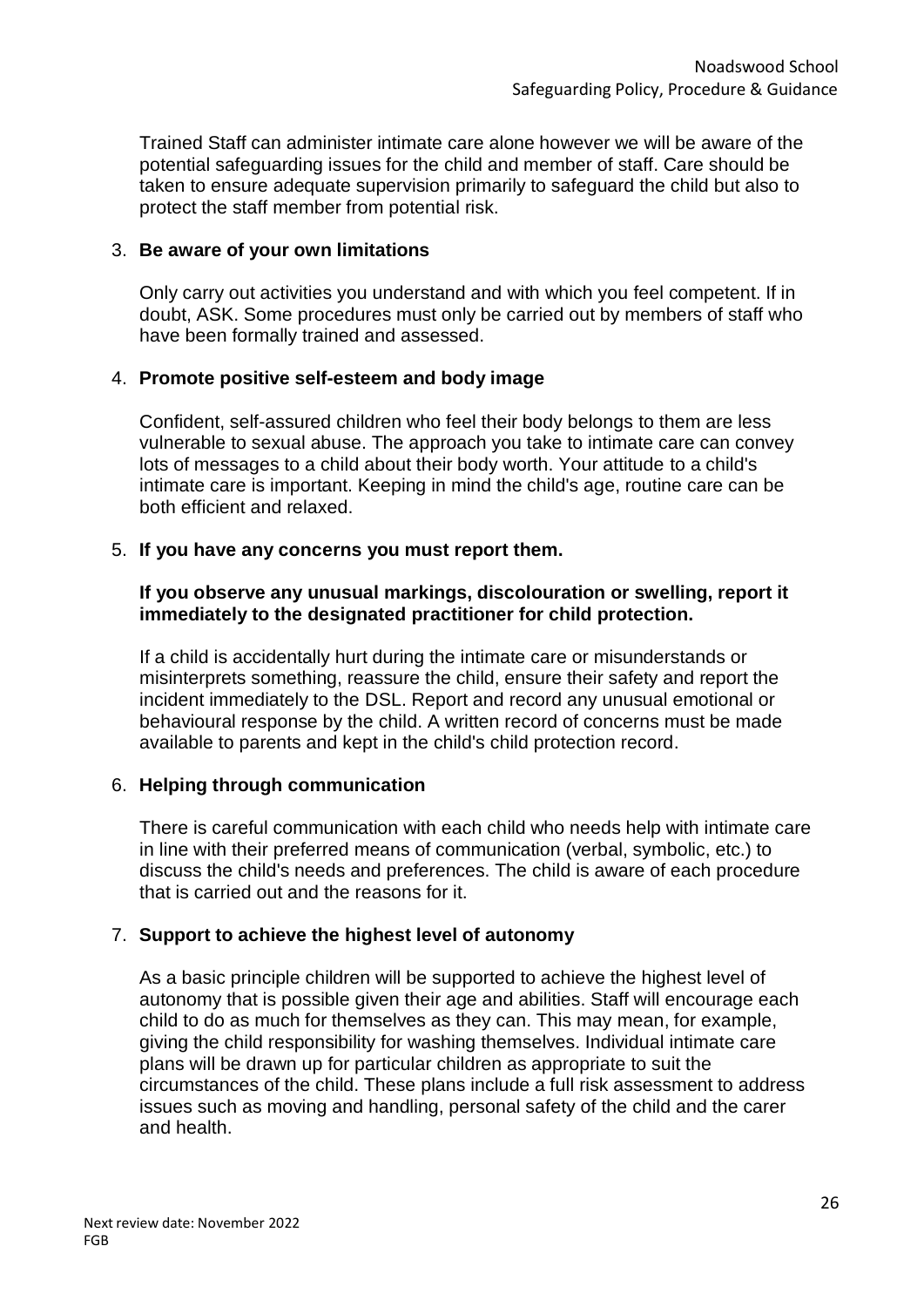# **Fabricated or induced illness**

There are three main ways that a carer could fabricate or induce illness in a child. These are not mutually exclusive and include:

- $\overline{a}$  fabrication of signs and symptoms. This may include fabrication of past medical history
- $\sim$  fabrication of signs and symptoms and falsification of hospital charts and records, and specimens of bodily fluids. This may also include falsification of letters and documents
- $\overline{\phantom{a}}$  induction of illness by a variety of means.

If we are concerned that a child may be suffering from fabricated or induced illness we will inform children's social care.

# **Mental Health**

Form tutors and class teachers see their pupils day in, day out. They know them well and are well placed to spot changes in behaviour that might indicate an emerging problem with the mental health and emotional wellbeing of pupils.

The balance between the risk and protective factors are most likely to be disrupted when difficult events happen in pupils' lives. These include:

- **loss or separation** resulting from death, parental separation, divorce, hospitalisation, loss of friendships (especially in adolescence), family conflict or breakdown that results in the child having to live elsewhere, being taken into care or adopted
- **life changes**  such as the birth of a sibling, moving house or changing schools or during transition from primary to secondary school, or secondary school to sixth form
- **traumatic events** such as abuse, domestic violence, bullying, violence, accidents, injuries or natural disaster.

When concerns are identified, school staff will provide opportunities for the child to talk or receive support within the school environment. Parents will be informed of the concerns and a shared way to support the child will be discussed.

Where the needs require additional professional support referrals will be made to the appropriate team or service with the parent's agreement or child's if they are considered to be competent.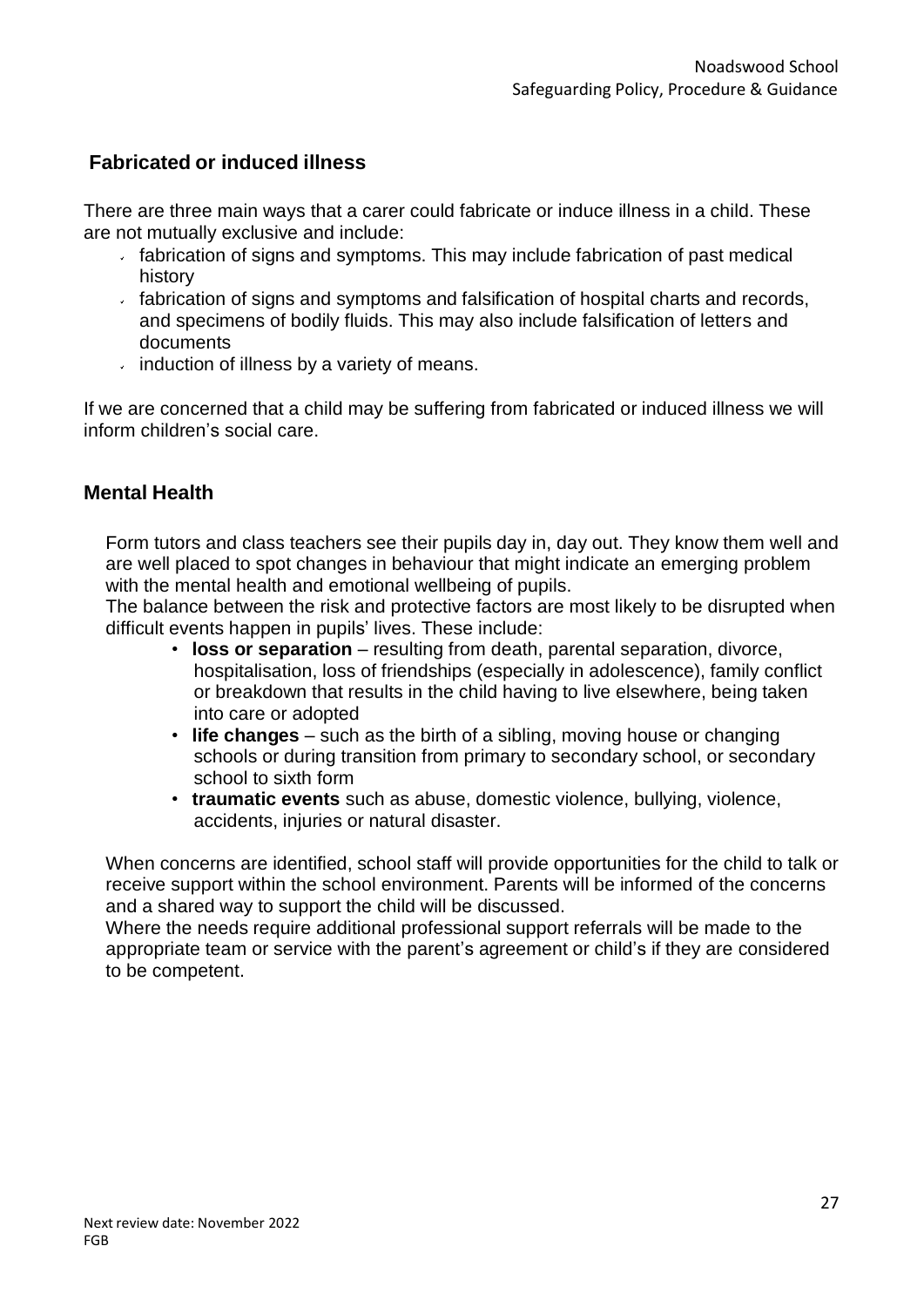# Part 3 – Other safeguarding issues that may potentially have an impact on pupils

# **Bullying**

The school has a separate anti- bullying policy - please consult Helen Loveday, Assistant Headteacher.

# **Prejudice based abuse**

Prejudice based abuse or hate crime is any criminal offence which is perceived by the victim or any other person to be motivated by a hostility or prejudice based on a person's real or perceived:

- Disability
- Race
- Religion
- Gender identity
- Sexual orientation

Although this sort of crime is collectively known as 'Hate Crime' the offender doesn't have to go as far as being motivated by 'hate', they only have to exhibit 'hostility'.

This can be evidenced by:

- threatened or actual physical assault
- derogatory name calling, insults, for example racist jokes or homophobic language
- hate graffiti (e.g. on school furniture, walls or books)
- provocative behaviour e.g. wearing of badges or symbols belonging to known right wing, or extremist organisations
- distributing literature that may be offensive in relation to a protected characteristic
- verbal abuse
- inciting hatred or bullying against pupils who share a protected characteristic
- prejudiced or hostile comments in the course of discussions within lessons
- teasing in relation to any protected characteristic e.g. sexuality, language, religion or cultural background
- refusal to co-operate with others because of their protected characteristic, whether real or perceived
- expressions of prejudice calculated to offend or influence the behaviour of others
- attempts to recruit other pupils to organisations and groups that sanction violence, terrorism or hatred.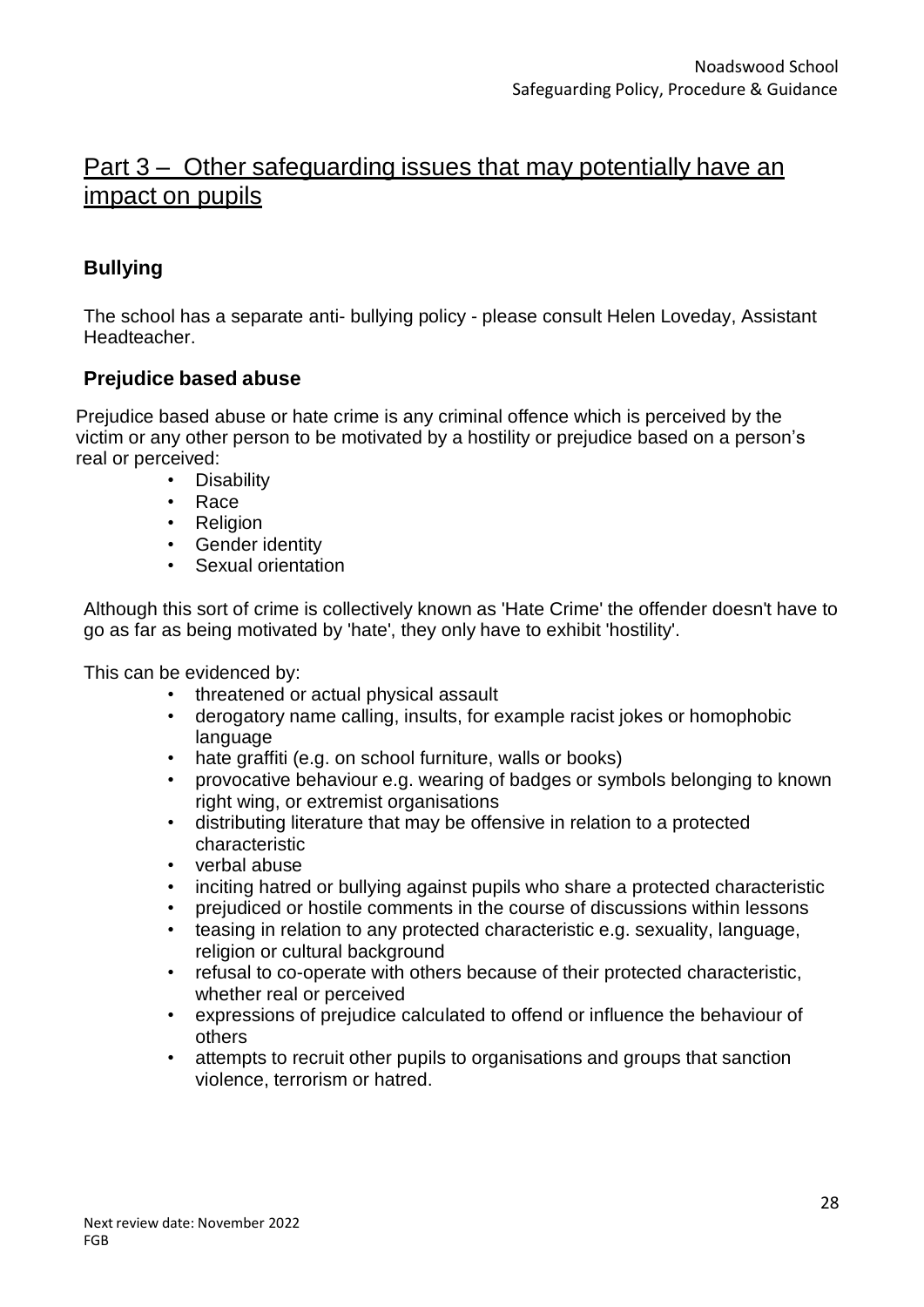As a school we will respond by:

- clearly identifying prejudice based incidents and hate crimes and monitor the frequency and nature of them within the school
- taking preventative action to reduce the likelihood of such incidents occurring
- recognising the wider implications of such incidents for the school and local community
- providing regular reports of these incidents to the Governing Body
- ensuring that staff are familiar with formal procedures for recording and dealing with prejudice based incidents and hate crimes
- dealing with perpetrators of prejudice based abuse effectively
- supporting victims of prejudice based incidents and hate crimes
- ensuring that staff are familiar with a range of restorative practices to address bullying and prevent it happening again

### **Drugs and substance misuse**

The school works to a separate drugs and substance misuse policy – please consult Helen Loveday, Assistant Headteacher .

# **Faith Abuse**

The number of known cases of child abuse linked to accusations of 'possession' or 'witchcraft' is small, but children involved can suffer damage to their physical and mental health, their capacity to learn, their ability to form relationships and to their self-esteem. Such abuse generally occurs when a carer views a child as being 'different', attributes this difference to the child being 'possessed' or involved in 'witchcraft' and attempts to exorcise him or her.

A child could be viewed as 'different' for a variety of reasons such as, disobedience; independence; bed-wetting; nightmares; illness; or disability. There is often a weak bond of attachment between the carer and the child.

There are various social reasons that make a child more vulnerable to an accusation of 'possession' or 'witchcraft'. These include family stress and/or a change in the family structure.

The attempt to 'exorcise' may involve severe beating, burning, starvation, cutting or stabbing and isolation, and usually occurs in the household where the child lives.

If the school becomes aware of a child who is being abused in this context, the DSL will follow the normal referral route in to children's social care.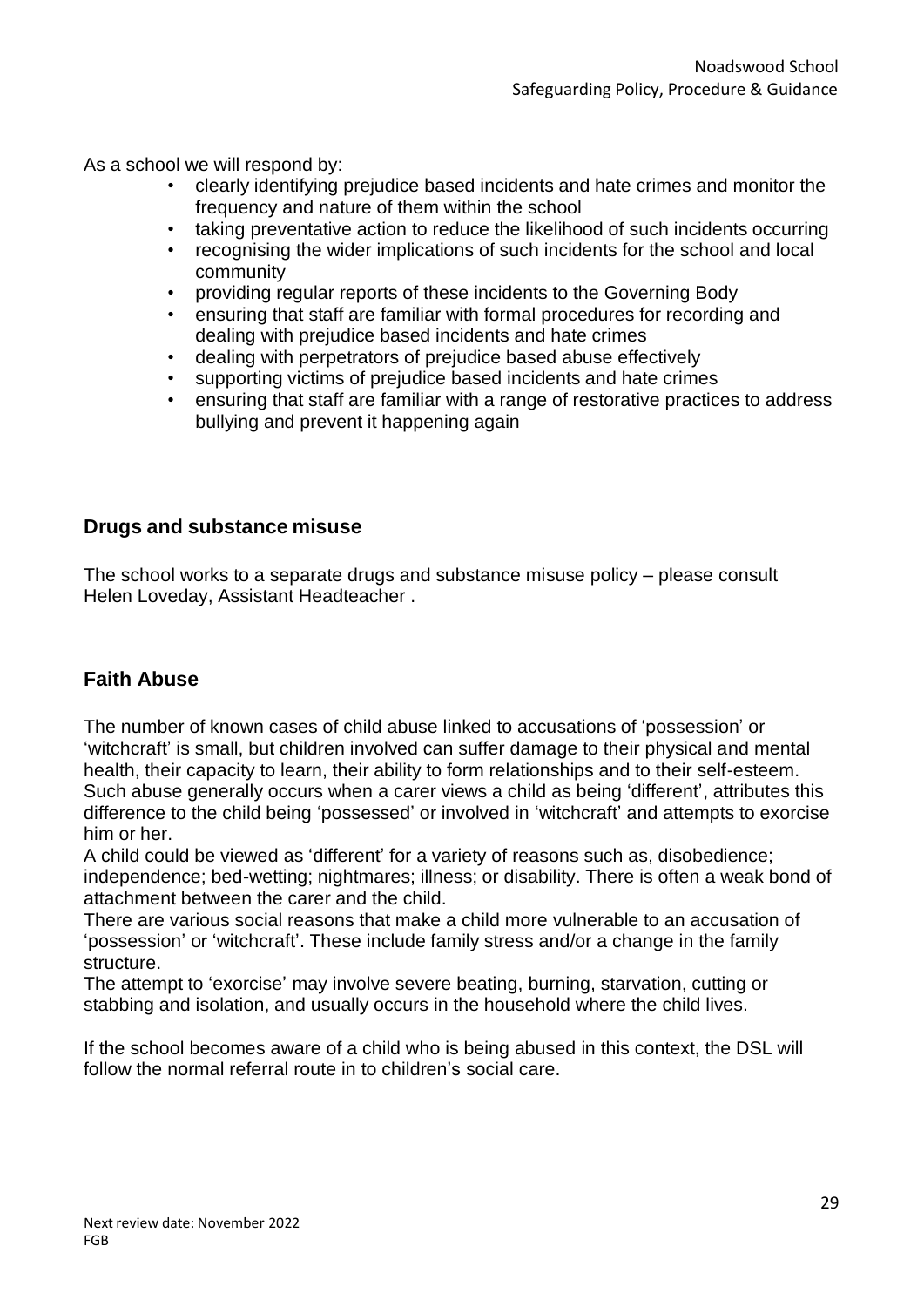# **Gangs and Youth Violence**

The vast majority of young people will not be affected by serious violence or gangs. However, where these problems do occur, even at low levels there will almost certainly be a significant impact.

As a school we have a duty and a responsibility to protect our pupils. It is also well established that success in learning is one of the most powerful indicators in the prevention of youth crime. Dealing with violence also helps attainment. While pupils generally see educational establishments as safe places, even low levels of youth violence can have a disproportionate impact on any education.

Primary schools are also increasingly recognised as places where early warning signs that younger children may be at risk of getting involved in gangs can be spotted. Crucial preventive work can be done within school to prevent negative behaviour from escalating and becoming entrenched.

As a school we will:

- develop skills and knowledge to resolve conflict as part of the curriculum
- challenge aggressive behaviour in ways that prevent the recurrence of such behaviour
- understand risks for specific groups, including those that are gender-based, and target interventions
- safeguard, and specifically organise child protection, when needed
- make referrals to appropriate external agencies
- carefully manage individual transitions between educational establishments especially into Pupil Referral Units (PRUs) or alternative provision
- work with local partners to prevent anti-social behaviour or crime.

# **Private fostering**

Private fostering is an arrangement by a child's parents for their child (under 16 or 18 if disabled) to be cared for by another adult who is not closely related and is not a legal guardian with parental responsibility for 28 days or more.

It is not private fostering if the carer is a close relative to the child such as grandparent, brother, sister, uncle or aunt.

The Law requires that the carers and parents must notify the Children's Services Department of any private fostering arrangement.

If the school becomes aware that a pupil is being privately fostered we will inform the Children's Services Department and inform both the parents and carers that we have done so.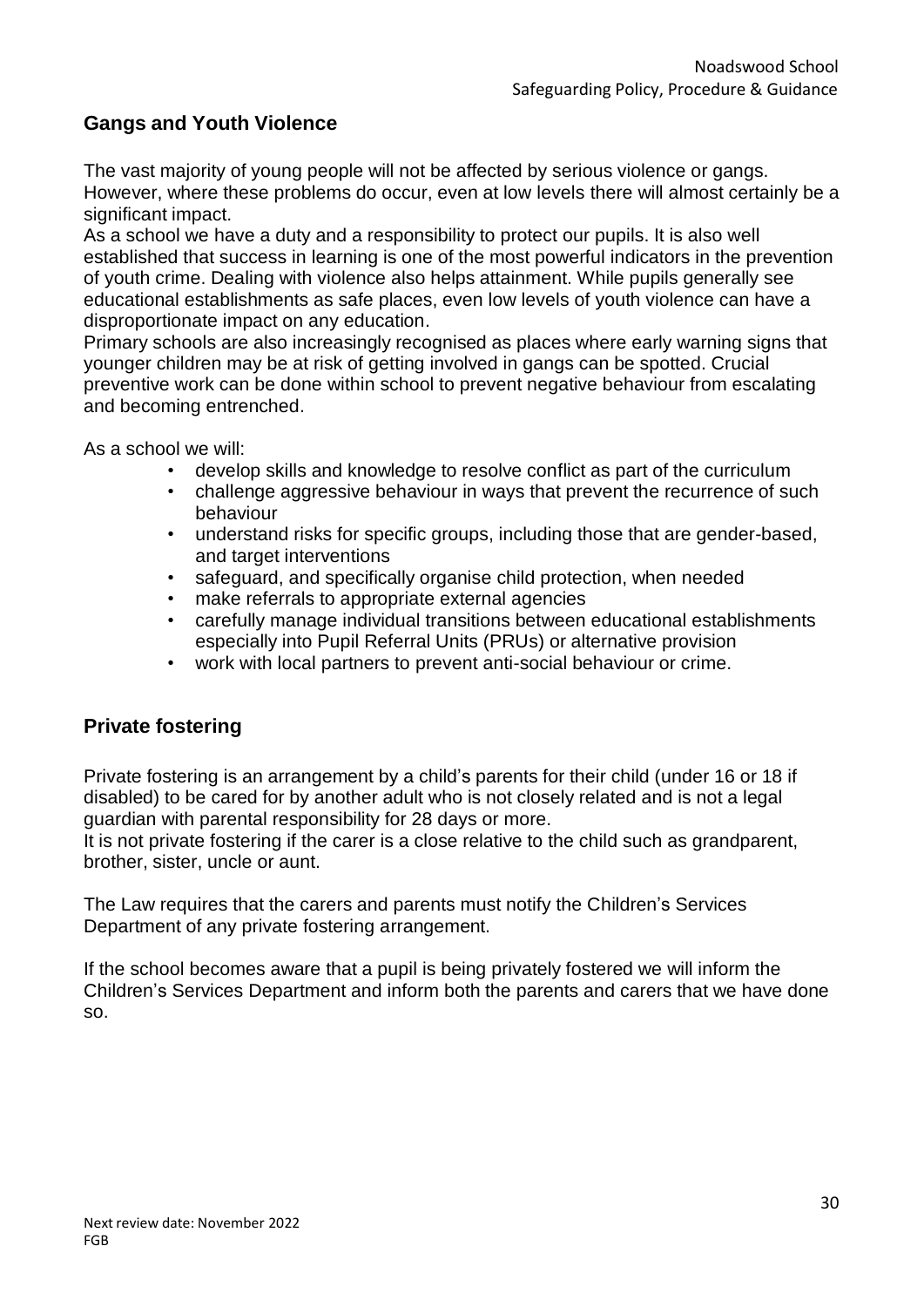# **Parenting**

All parents will struggle with the behaviour of their child(ren) at some point. This does not make them poor parents or generate safeguarding concerns. Rather it makes them human and provides them with opportunities to learn and develop new skills and approaches to deal with their child(ren).

Some children have medical conditions and/or needs e.g. Tourette's Syndrome, some conditions associated with autism or ADHD that have a direct impact on behaviour and can cause challenges for parents in dealing with behaviours. This does not highlight poor parenting either.

Parenting becomes a safeguarding concern when the repeated lack of supervision, boundaries, basic care or medical treatment places the child(ren) in situations of risk or harm.

In situations where parents struggle with tasks such as setting boundaries and providing appropriate supervision, timely interventions can make drastic changes to the wellbeing and life experiences of the child(ren) without the requirement for a social work assessment or plan being in place.

As a school we will support parents in understanding the parenting role and provide them with strategies to make a difference by:

- providing details of and leading community based parenting courses <http://www3.hants.gov.uk/childrens-services/familyinformationdirectory.htm>
- Iinking to web based parenting resources (for example [http://www.familylives.org.uk/\)](http://www.familylives.org.uk/)
- $\sqrt{r}$  referring to the ELSAs for support
- $\overline{a}$  discussing the issue with the parent and supporting them in making their own plans of how to respond differently (using evidence based parenting programmes)
- Considering appropriate early help services [http://www3.hants.gov.uk/childrens](http://www3.hants.gov.uk/childrens-services/childrens-trust/earlyhelp.htm)[services/childrens-trust/earlyhelp.htm](http://www3.hants.gov.uk/childrens-services/childrens-trust/earlyhelp.htm)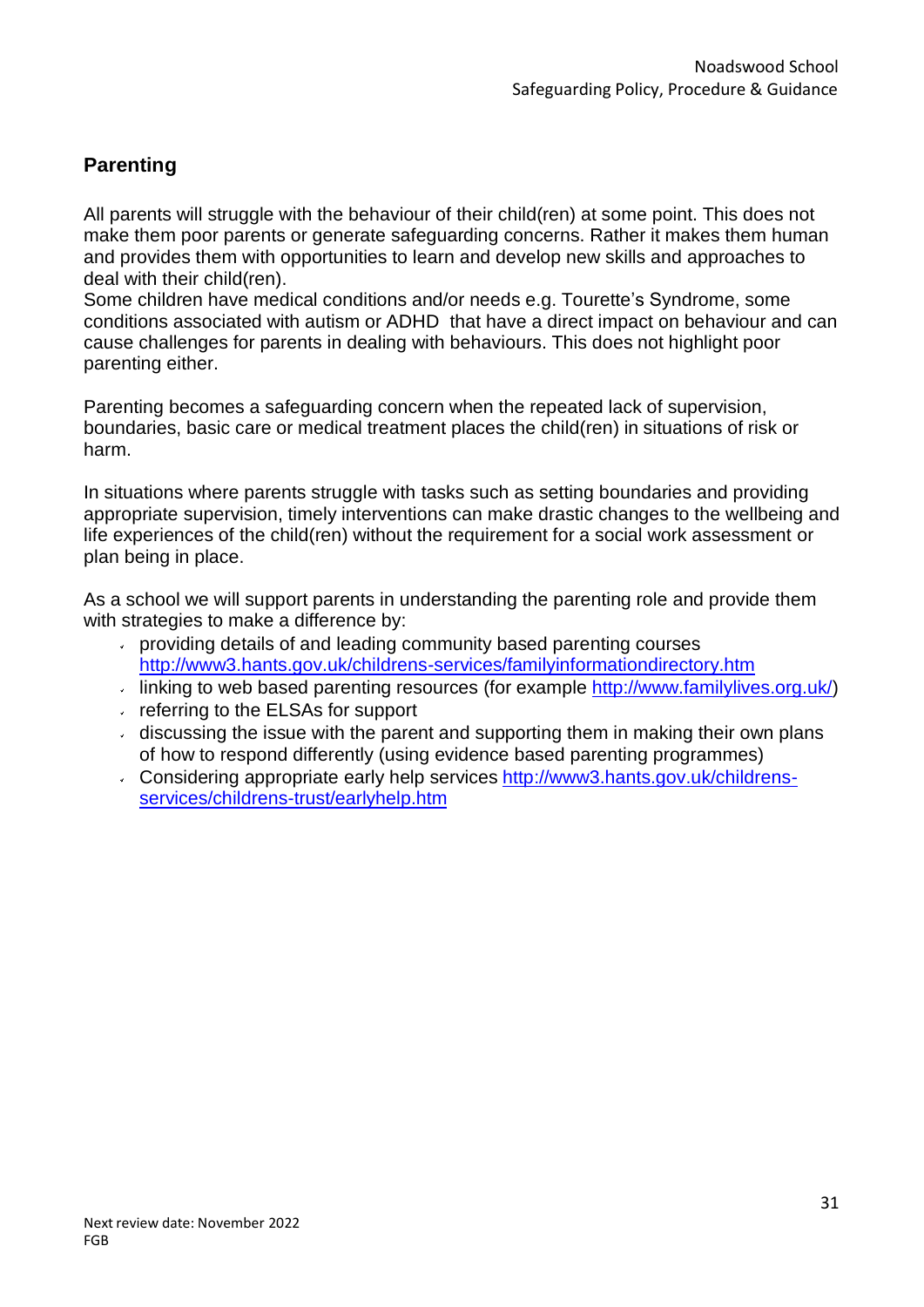# Part 4 – Safeguarding processes

# Please see our Child Protection Policy for more detailed guidance

### **Safer Recruitment**

The school operates a separate safer recruitment process as part of its Recruitment Policy. On all recruitment panels there is at least one member who has undertaken safer recruitment training.

The recruitment process checks the identity, criminal record (enhanced DBS), mental and physical capacity, right to work in the U.K., professional qualification and seeks confirmation of the applicant's experience and history through references.

#### **Staff Induction**

The DSLs or their deputies will provide all new staff with training to enable them to both fulfil their role and also to understand the child protection policy, the safeguarding policy, the staff behaviour policy/code of conduct, and part one of Keeping Children Safe in Education.

#### **Health and Safety**

The site, the equipment and the activities carried out as part of the curriculum are all required to comply with the Health and Safety at Work act 1974 and regulations made under the act.

All risks are required to be assessed and recorded plans of how to manage the risk are in place. The plans should always take a common sense and proportionate approach to allow activities to be safe rather than preventing them from taking place. The school has a Health and Safety policy which details the actions that we take in more detail.

# **Site Security**

We aim to provide a secure site, but recognise that the site is only as secure as the people who use it. Therefore all people on the site have to adhere to the rules which govern it. These are:

- $\vee$  Visitors and volunteers enter at the reception and must sign in
- Visitors and volunteers are identified by lanyards
- Children are only allowed home during the school day with adults/carers with parental responsibility or permission being given
- All children leaving or returning during the school day have to sign out and in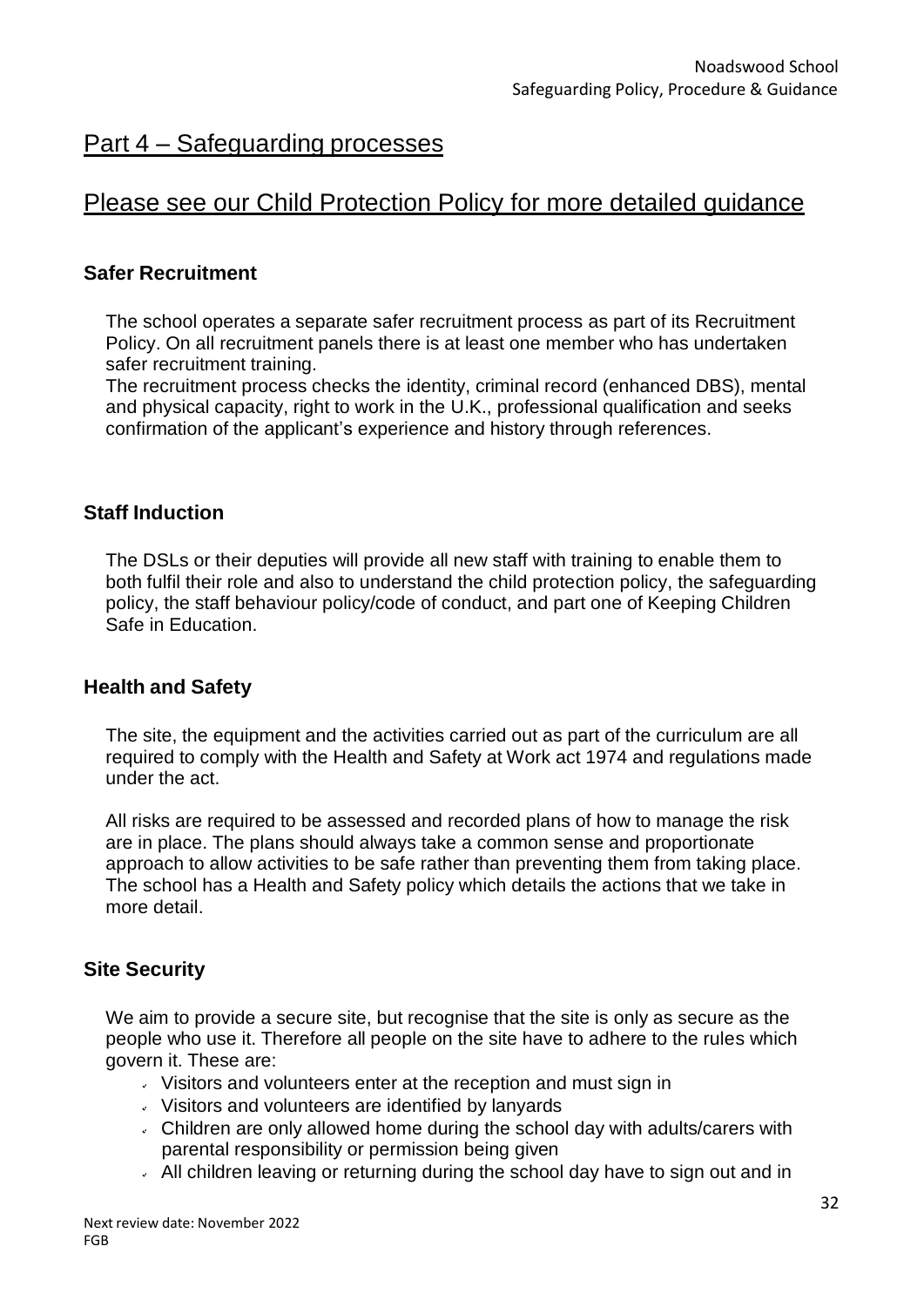Empty classrooms have windows closed.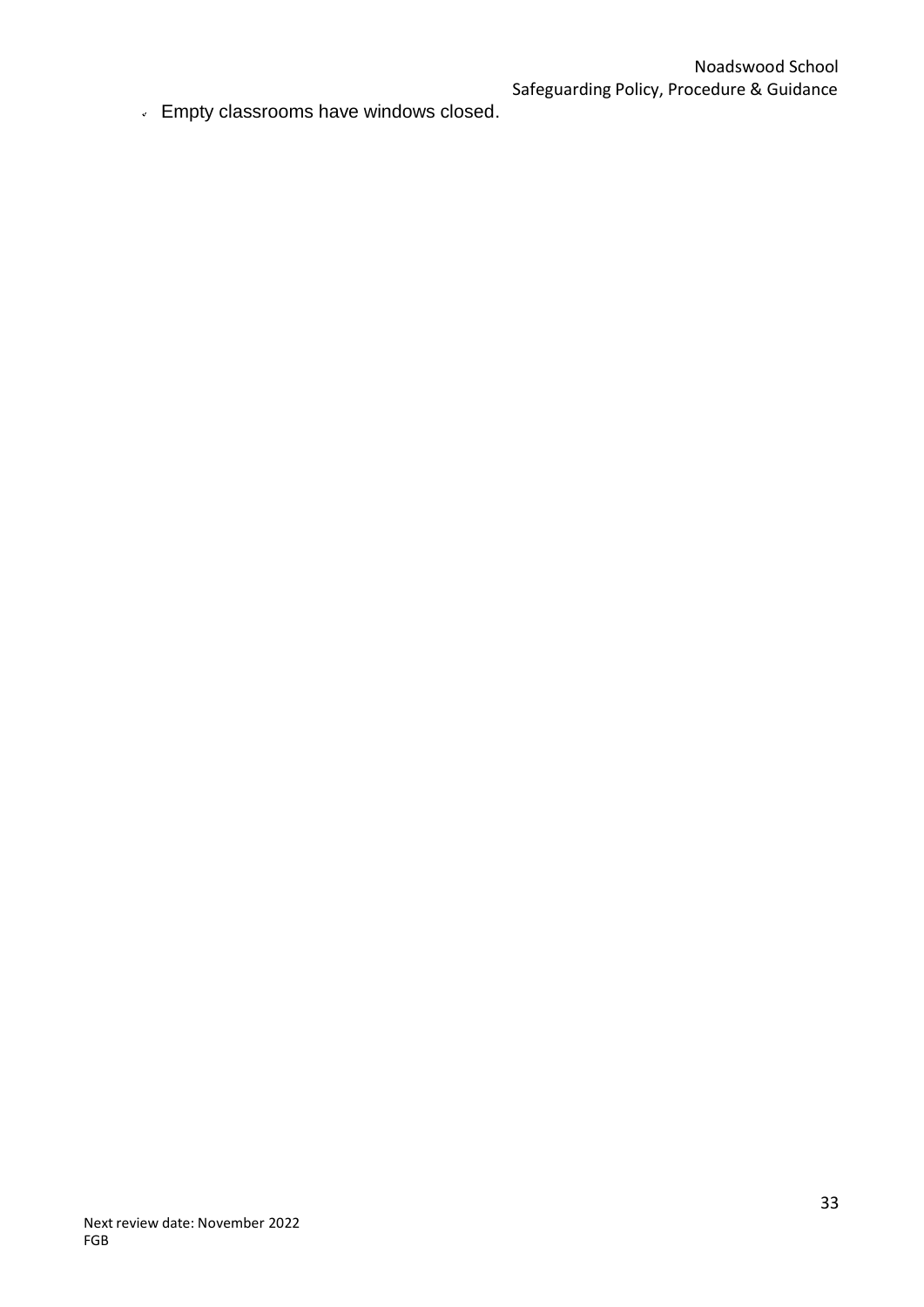# **Off site visits**

A particular strand of health and safety is looking at risks when undertaking off site visits. Some activities, especially those happening away from the school and residential visits, can involve higher levels of risk. If these are annual or infrequent activities, a review of an existing assessment may be all that is needed. If it is a new activity, a visit involving adventure activities, residential, overseas or an 'Open Country' visit, a specific assessment of significant risks must be carried out. The school has an educational visits co-ordinator (EVC), **Rachel Jackson** who liaises with the local authority's outdoor education adviser and helps colleagues in schools to manage risks and support with off site visits and provides training in the management of groups during off site visits, as well as First Aid in an outdoor context.

### **First Aid**

There is a separate First Aid policy – please consult Carys McKinney, Site Manager.

# **Physical Intervention (use of reasonable force)**

As a school we have a separate policy outlining how we will use physical intervention and staff receive annual training on this from the DSL – please consult Helen Loveday.

#### **Taking and the use and storage of images**

As a school we will seek consent from the parent of a pupil and from teachers and other adults before taking and publishing photographs or videos that contain images that are sufficiently detailed to identify the individual in school publications, printed media or on electronic publications. We will not seek consent for photos where you would not be able to identify the individual.

We will seek consent for the period the pupil remains registered with us and, unless we have specific written permission we will remove photographs after a child (or teacher) appearing in them leaves the school or if consent is withdrawn.

Photographs will only be taken on school owned equipment and stored on the school network. No images of pupils will be taken or stored on privately owned equipment by staff members.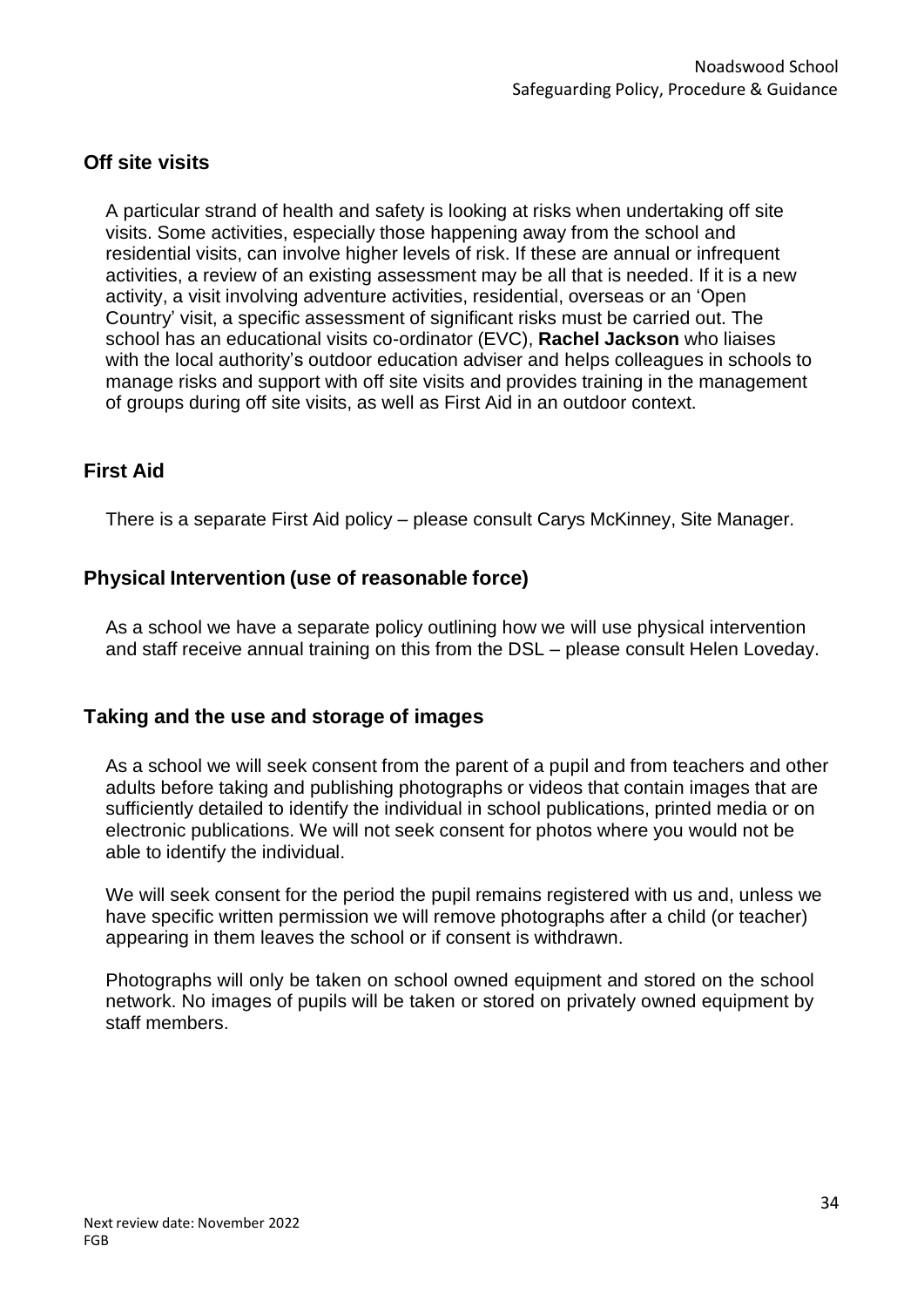# **Transporting pupils**

*[http://documents.hants.gov.uk/education/LADOsafeguardingchildrenineducation2014templatelett](http://documents.hants.gov.uk/education/LADOsafeguardingchildrenineducation2014templateletterforparent.doc) [erforparent.doc](http://documents.hants.gov.uk/education/LADOsafeguardingchildrenineducation2014templateletterforparent.doc)*

On occasions parents and volunteers support with the task of transporting children to visits and off-site activities arranged by the school. (This is in addition to any informal arrangements made directly between parents for after school clubs etc.) In managing these arrangements the school will put in place measures to ensure the safety and welfare of young people carried in parents' and volunteers' cars. This is based on guidance from the local authority and follows similar procedures for school staff using their cars on school business.

Where parents'/volunteers' cars are used on school activities the school will notify parents/volunteers of their responsibilities for the safety of pupils, to maintain suitable insurance cover and to ensure their vehicle is roadworthy.

All parents/volunteers are therefore asked to complete and return the form attached as annex 3 to the school before they offer to use their car to help with transporting pupils.

# **Disqualification under the childcare act**

The Childcare Act of 2006 was put in place to prevent adults who have been cautioned or convicted of a number of specific offences from working within childcare. Previously this disqualification also extended to risk by association of anyone living within the same household and required us to carry out a self disclosure process with staff.

The risk by association element of the Act has now been refocused by the DfE and no longer applies to school staff.

We will continue to check for disqualification under the Childcare Act as part of our safer recruitment processes for any offences committed by staff members or volunteers.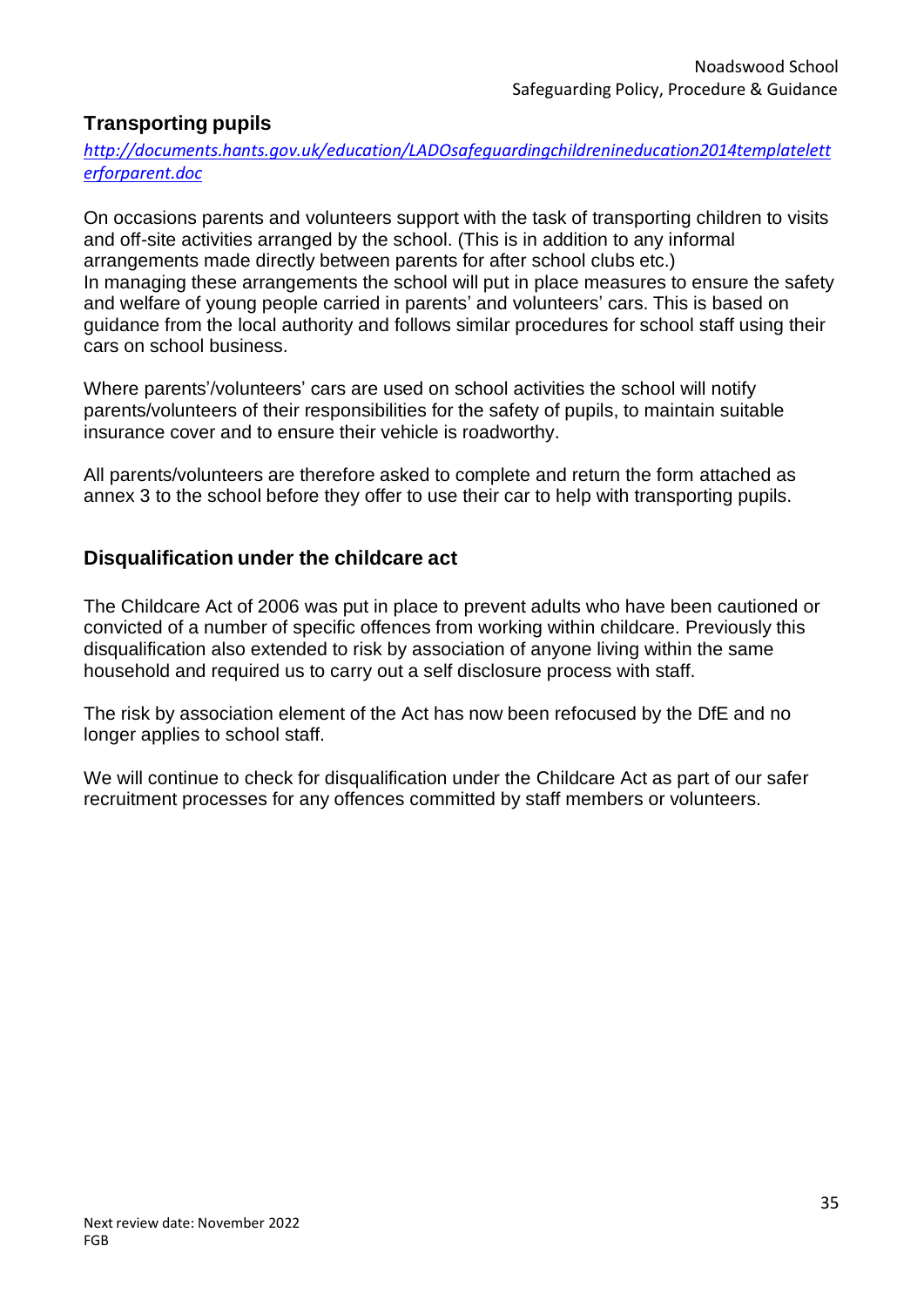# **ANNEX 1: CODE OF SAFE PRACTICE FOR COLLEAGUES**

#### **Aim:**

To safeguard everyone in our school community.

- You should always report to the Designated Safeguarding Lead or to any senior member of staff anything of concern about a pupil's safety or your own, referring to our Safeguarding and Child Protection policy.
- $\sim$  All colleagues have a duty to keep pupils safe and to protect them from physical and emotional harm.
- All colleagues have a duty to take care of themselves (Health and Safety Act 1974).

#### **Confidentiality**

- Confidential information should not be shared about a pupil with any person, other than on a professional need to know basis.
- $\sim$  Never promise confidentiality to a pupil prior to, during or after a disclosure, following our Safeguarding and Children Protection policy and procedures.
- All data covered by the Data Protection Act should be treated with real care in accordance with the Act referring to a member of the senior leadership team if you ever receive a request for information under this Act.

#### **Positions of power and trust**

- $\sim$  Our position of trust should never be used to gain access to information for our own advantage or purposes.
- $\overline{a}$ . The authority inherent in our roles should never be used to intimidate, threaten or coerce pupils in any aspect of our practice.
- $\overline{\phantom{a}}$  Remarks of a sexual nature should never be made to a pupil or communicated by email, text message, social networking, telephone or letter. This would include discussing our own sexual preferences or relationships or a pupils.
- Colleagues must not make personal comments which demean or humiliate pupils.
- $\lambda$  Always be mindful of how your actions might be viewed by others and refer to a line manager or senior member of staff in order to safeguard yourself if you are concerned about any interaction with a pupil.

#### **Infatuations**

Report immediately to a senior member of staff any indications (verbal, written or physical) that suggest a pupil may be infatuated with you or a colleague. Ensure you do not make any reference to any aspects of a relationship or regarding any kind of sexual activity when speaking with a pupil and if such a comment is made to you report it directly to your line manager or senior member of staff.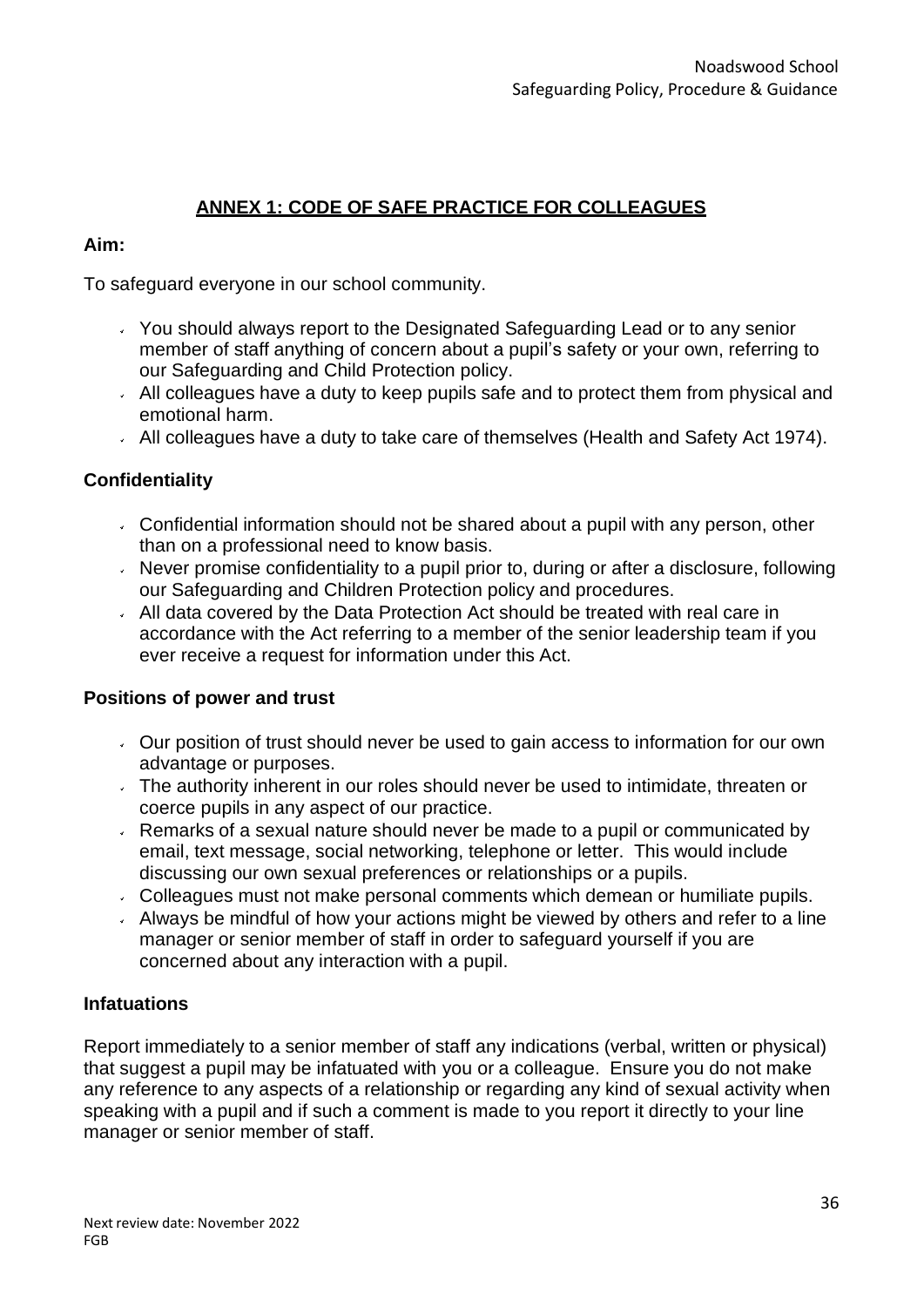# **Contact**

Colleagues should not establish social contact with pupils for friendships.

Should a former pupil request friendship via a social network site this should not be agreed to unless the pupil has left for two years, and the pupil is now 18 years or older.

Colleagues should not give personal details to pupils e.g. home/mobile phone numbers. Any contact with parents or pupils by e-mail must be by school e-mail.

Any unwelcome communication to staff from parents or pupils should be reported immediately to a member of SLT.

Colleagues should not develop any form of electronic relationship with a pupil. Moreover, staff should not develop any electronic relationship with a past pupil for the two years following their leaving the school.

# **One to one situations**

Colleagues should safeguard pupils and themselves by not meeting them in remote secluded areas and must ensure there is visible access and/or open door whenever possible.

Colleagues must try to ensure that other staff are around or are aware of the meeting. If someone has any reason to be concerned about a one to one meeting, they should arrange for another colleague to be with them.

### **Internet Use**

Staff must follow the school policies on safe use of IT and GDPR.

#### **Photographic and video images**

Owing to the sensitivity of the use of any images of children colleagues must:-

- $\overline{B}$  Be clear to pupils about why images are being recorded.
- $\overline{\phantom{a}}$  Ensure images of pupils should not be displayed on websites, in publications or in a public place without the consent of their parents. (This can be checked via Sims in the admin office and pupil planner)

#### **Transporting pupils**

Colleagues must have valid business insurance to transport pupils and must seek parent, pupil, SLT permission to transport pupils in a one to one situation. Where possible colleagues must avoid one to one transportation.

#### **Educational visits and after school activities**

Colleagues must observe all aspects of the school and county policy on educational visits. Remember that in less formal situations you remain in a legal position of authority and trust and need to ensure that your behaviour is professional at all times.

#### **Curriculum**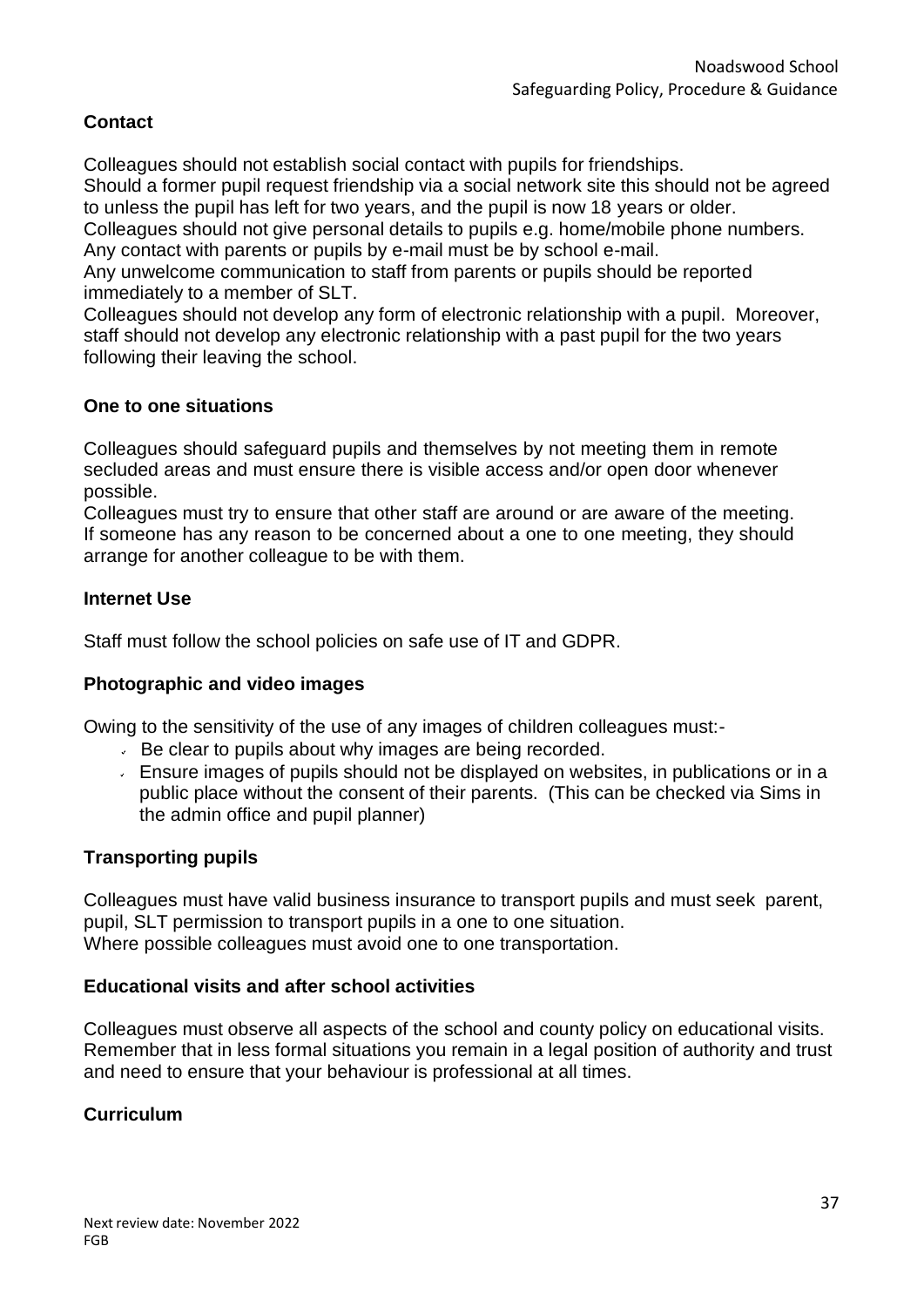Care must be taken that resource materials are appropriate and relate to the planned activity when dealing with sensitive issues. (e.g. relating to sexuality, race, religion, gender, disability)

Colleagues must not enter into or encourage inappropriate discussion about sexual activity/orientation.

### **Responsibilities**

Colleagues should report to a member of SLT any behaviour by anyone which gives cause for concern in relation to safeguarding the wellbeing of pupils.

If an incident occurs which concerns you on safeguarding, child protection or safe conduct grounds then relevant information should be recorded promptly and reported to a member of SLT.

Colleagues who become involved in such an issue are always advised to contact their professional association and the employees helpline (see the school whistle blowing policy).

This policy has been written to support colleagues and pupils by being as clear as possible about safe conduct. Inevitably, situations will arise that the policy does not cover and colleagues should seek advice from a member of the SLT.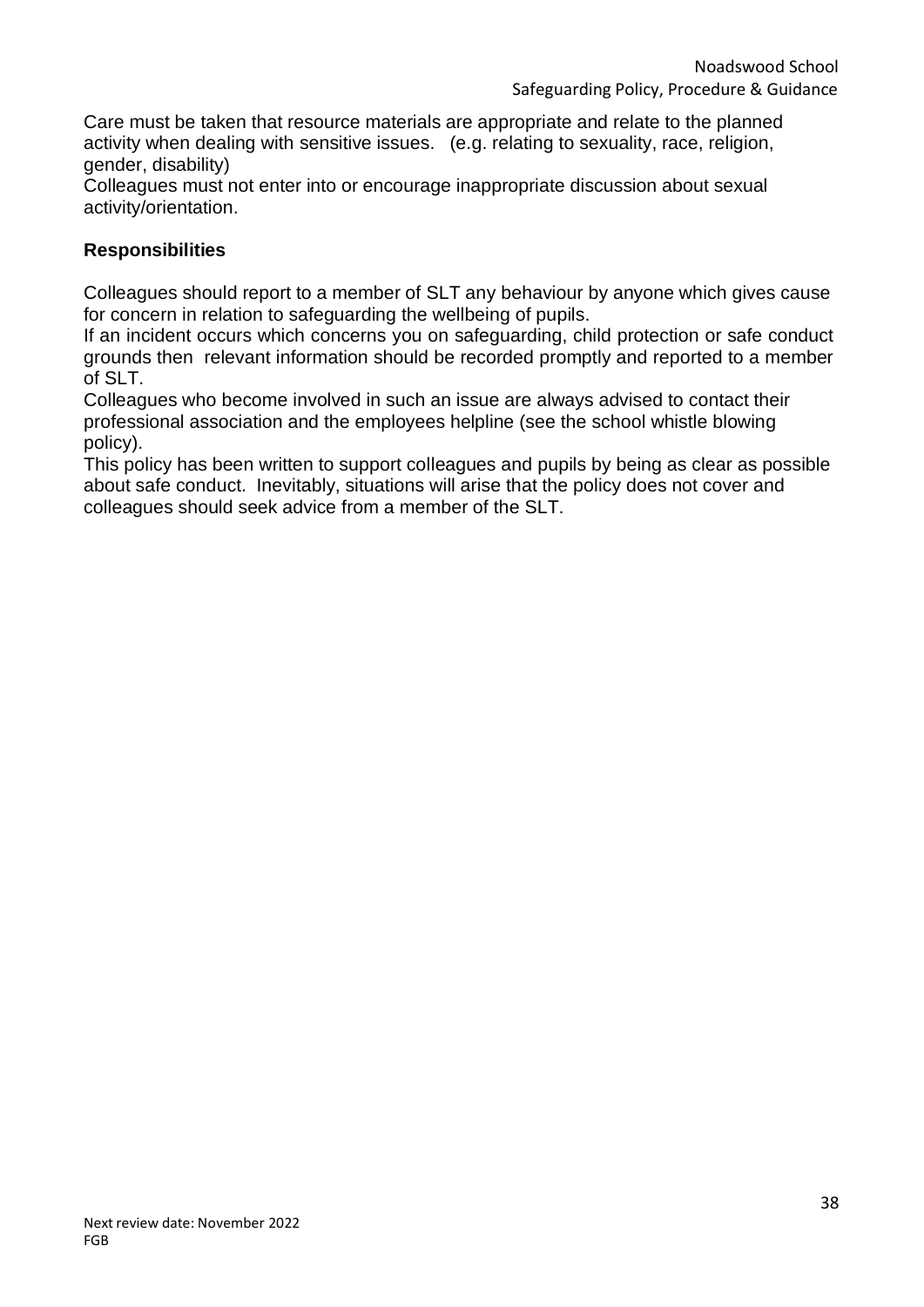# **Annex 2 – Community Partnership Information Form**

#### **Guidance**

This form is for the sharing of non-urgent information by partner agencies that relates to the **Missing**, **Exploited** and **Trafficked** agenda and related issues, such as **Modern Slavery**. This form can also be used for information relating to **Community Cohesion** and related concerns such as; **Tensions**, **Political Unrest**, **Racial**  and **Religious** issues, **Immigration**, **Asylum** and **Refugees**, and **Anti-Social Behaviour**. Information associated with **Organised Crime Group** activity, including rural, is also sought. This form is not a referral form, nor does it replace any pre-existing referral or notification mechanism. This information may be sanitised and used in subsequent partnership forums for the purposes of identifying and mitigating risk. Any questions or concerns regarding this form can be raised with your Police contact, or to FIB.

Completed forms should be sent electronically to **[24/7-Intel@hampshire.pnn.police.uk](mailto:24/7-Intel@hampshire.pnn.police.uk)**

| <b>Your Details</b>                               |                    |  |
|---------------------------------------------------|--------------------|--|
| Name                                              |                    |  |
| Organisation                                      |                    |  |
| Telephone                                         | Email              |  |
| <b>Information</b><br>including date and location |                    |  |
|                                                   |                    |  |
| <b>Information Source</b>                         |                    |  |
| Where did this information come from?             |                    |  |
| Name                                              |                    |  |
| Date of Birth                                     |                    |  |
| <b>Address</b>                                    |                    |  |
| Can they be<br>re-contacted?                      | Yes<br>No          |  |
| If yes, provide details                           | Telephone<br>Email |  |
| How did they find this information out?           |                    |  |
|                                                   |                    |  |
| When did they find this information out?          |                    |  |
|                                                   |                    |  |
| Who else have you shared this information with?   |                    |  |
|                                                   |                    |  |